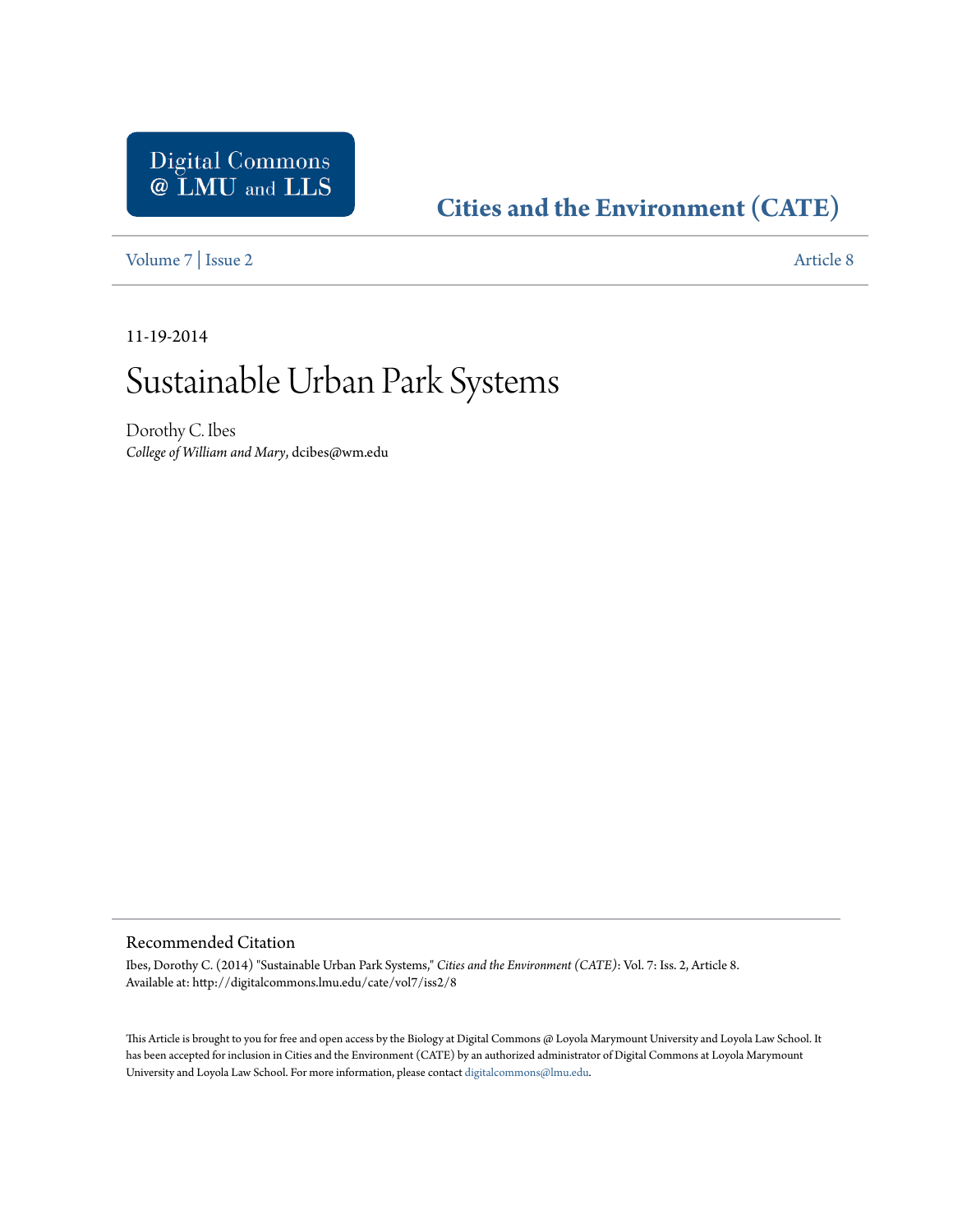## Sustainable Urban Park Systems

Lack of multi-dimensional, substantive research on city park systems has undermined the potential role of these public amenities in advancing urban sustainability goals. This study informs holistic policy, planning, and management of parks to balance the multiple goals of sustainability region-wide. A vision for a sustainable urban park system is introduced, informed by multidisciplinary thought and theory. This vision is then operationalized in the development of a quantitative method that examines four key dimensions of sustainability—physical, environmental, socio-economic, and built—across a citywide urban park system. The approach can be customized for use in other cities, but is here applied to Phoenix, Arizona as a proof of concept. Findings demonstrate how a multi-dimensional analysis of an urban park system can provide a more nuanced understanding of these complex human-environment systems, and provide a point of departure for sustainable urban park management and policy as well as future research concerned with balancing multiple sustainability goals in park planning and design.

#### **Keywords**

Urban parks, public space, green space, sustainability, sustainable urbanism, policy

#### **Acknowledgements**

Research supported by the National Science Foundation's (NSF) Central-Arizona Phoenix Long-Term Ecological Research Project (CAP-LTER, CAP3: BCS-1026865).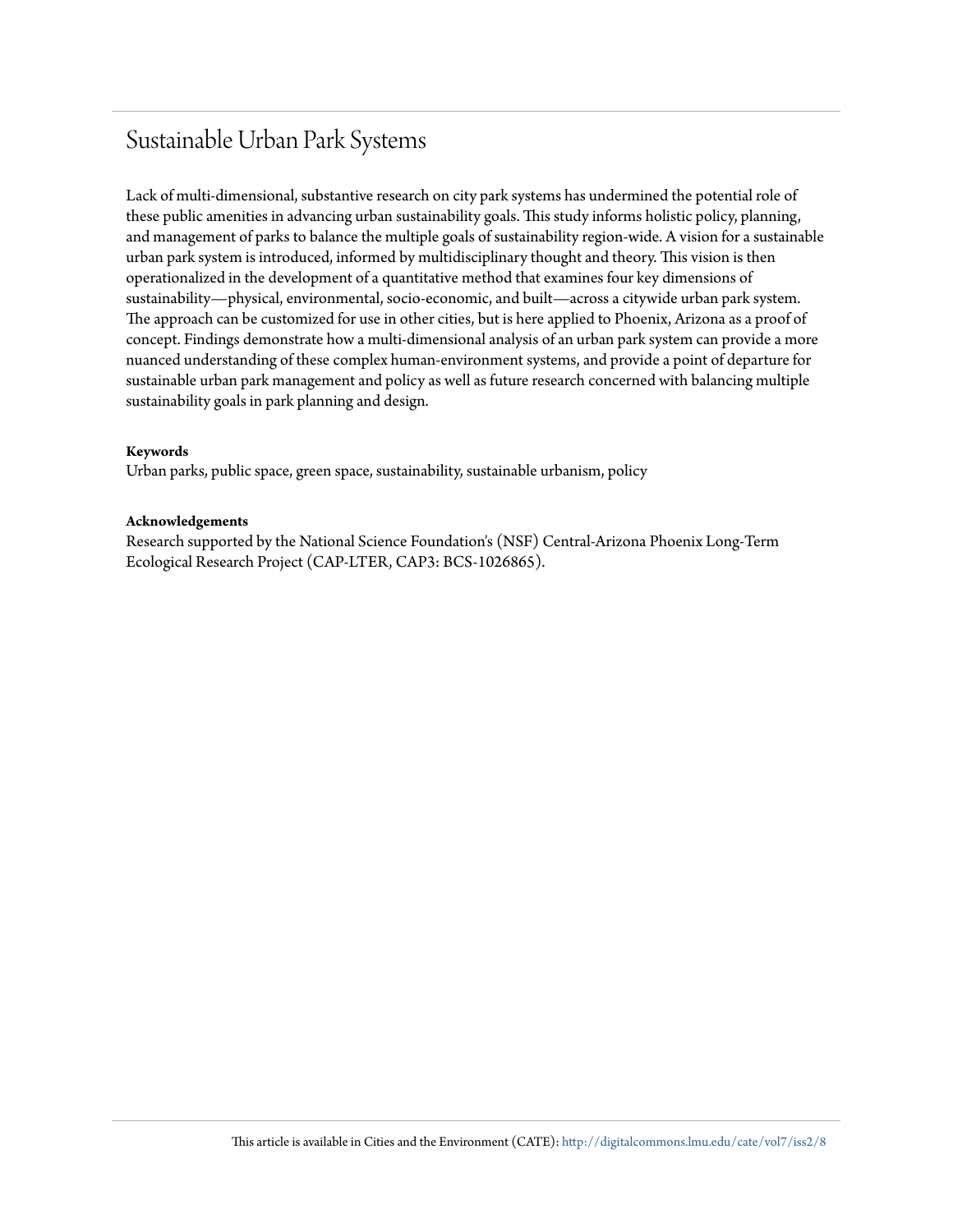#### **INTRODUCTION**

Sustainability is fundamentally concerned with the long-term maximization, balance, and maintenance of social, financial, and natural capital (Goodland 1995). Likewise, sustainable urbanism and sustainable development seek to enhance the health of social, economic, and environmental systems in cities and other developed regions (Campbell 1996; Roseland 2000; IUCN 2006; Adhya et al. 2010). Copious research demonstrates that healthy urban parks provide a host of ecosystem services in cities, contributing to the multiple dimensions of sustainability. These benefits include opportunities for recreation and social integration (Bedimo-Rung et al. 2005; Low et al. 2005), microclimate cooling (McPherson 1994; Bolund and Hunhammar 1999; Jenerette et al. 2011), economic stimulation (Lutzenhiser and Netusil 2001; Irwin 2002), and biodiversity protection (Andersson et al. 2007; Faeth et al. 2011), among others. However, degraded, inequitable, and undesirable urban parks can contradict sustainability efforts (Massey 1994; Madanipour 1999; Marne 2001; Boone et al. 2009). Evaluating the sustainability of urban parks and their ability to contribute to sustainable urbanism more broadly, requires an understanding of their geographic, built, social, and historic context (Jacobs 1961; Low et al. 2005; Parés et al. 2006; Byrne and Wolch 2009; Harnik and Welle 2009), as well as how these diverse and complex human-environment systems function cooperatively across an urbanized region (Duany and Talen 2002). However, the bulk of urban park studies disregard their context and hone in on individual or a small subset of sites, rather than assessing the entire city park system, as a whole. Not all urban parks in all geographic contexts can, or *should*, be designed and managed to provide all possible ecosystem services and benefits (Campbell 1996; Lindsey 2003; Parés and Saurí 2007). More appropriately, the distribution of parks and their associated benefits and services should be sensitive to their geographic context and logically distributed across an urbanized region (Duany 2002; Talen 2010).

This study proposes a vision for a sustainable urban park *system* to guide holistic management, planning, and evaluation. This definition is operationalized by quantitatively examining four key dimensions of sustainability across a citywide urban park system. The paper has five main sections. The first section reviews scholarly literature on the physical, environmental, socioeconomic, and built characteristics of sustainable urban parks, then examines approaches to balancing tradeoffs and enhancing beneficial synergies between the multiple goals of sustainability across a network of parks. As urban park research evokes diverse disciplinary perspectives, this article integrates thought and theory from urban planning and design, geography, architecture, landscape architecture, urban ecology, natural resource management, and leisure science. Informed by this review, the second section introduces a vision of a sustainable urban park system. This segment imagines a park system that balances and maximizes multiple social and environmental goals while contributing to the overall sustainability of an urbanized region over time. This vision guides the development of a method for evaluating citywide park systems that balances the multiple dimensions of sustainability and informs holistic planning, design, and management. The third section describes the study area, data used, and evaluation steps, as applied to the case study site. The steps include: 1) identifying a suite of indicator variables for each of the four dimensions of sustainability, 2) calculating these variables for the case study site using spatial and archival data collection methods, and 3) running descriptive and inferential statistics on the dataset. The final two sections detail the study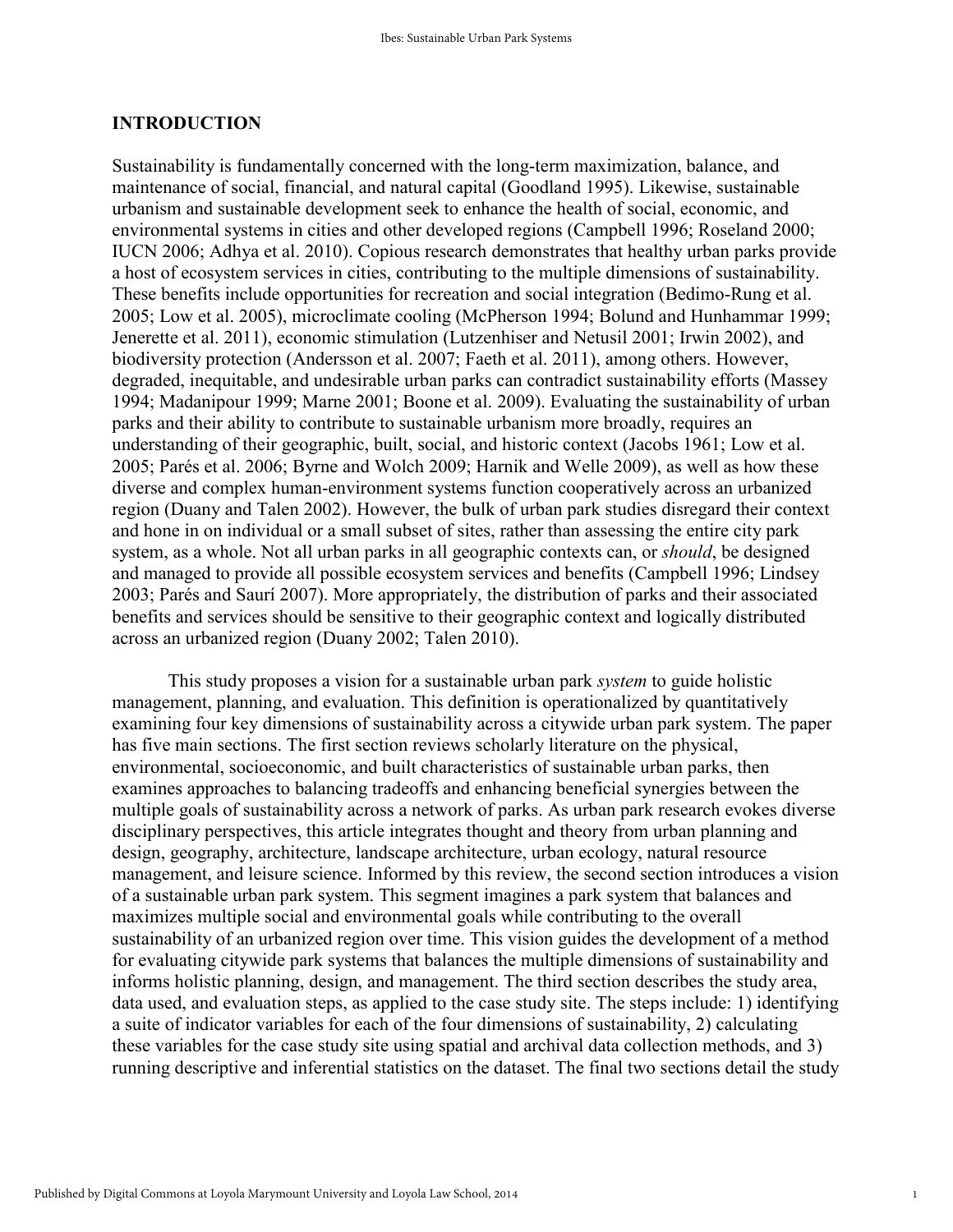results and discuss the implications for sustainable urban park planning, design, management, and evaluation.

#### **BACKGROUND**

#### **Sustainable Urban Parks**

The social and environmental health and sustainability of urban parks, as well as the specific ecosystem services they provide, is heavily dependent on their physical, environmental, socioeconomic, and built conditions and context.

#### *Physical Characteristics*

Parks of various sizes maintain distinct, but complementary ecosystem services that contribute to sustainable urbanism. Generally, larger parks support more plant and animal life than smaller, isolated parks (Faeth et al. 2011). Larger parks are also correlated with increased rates of visitation and physical activity (Giles-Corti et al. 2005; NRPA 2012), particularly if they are scenic (Giles-Corti et al. 2005). In hot arid regions, larger parks are cooler than surrounding areas, facilitating use on hot days (Barradas 1991; Jauregui 1991; Nowak and Heisler 2011). Yet, park use is heavily mitigated by distance, wherein more distal parks—even large, scenic parks are used less by local residents than more proximate, smaller parks (Cohen et al. 2006). Small neighborhood parks also serve critical social and civic functions by providing spaces close to home in which people can commune with nature, relax, socialize, form social ties, play with children, and participate in civic life (Jacobs 1961; Coley et al. 1997; Kuo et al. 1998; Forsyth and Musacchio 2005; Low et al. 2005). An ideal urban park system therefore includes a variety of smaller, proximate neighborhood parks as well as larger destination parks, to deliver a range of social and ecological benefits and services across an urbanized region.

Available amenities and facilities influence a park's social and environmental sustainability (Low et al. 2005; Byrne and Wolch 2009). More recreational facilities and amenities generally lead to more physical activity in parks (Li et al. 2005; Rosenberger et al. 2005), as long as the sites are well maintained (NRPA 2012). Certain features are particularly effective at supporting more frequent and vigorous physical activity and longer park visits, such as trails, playgrounds, sport complexes, ball courts and fields, water features, drinking fountains, and restrooms (Whyte 1980; Floyd et al. 2008; Kaczynski et al. 2008; NRPA 2012). Parks with a diversity of amenities support social and cultural sustainability by supporting a variety of uses for a variety of users and preferences (Low et al. 2005). In hot arid regions, the presence of drinking fountains, swimming pools, water features (e.g., ponds, splash pads, pools, fountains), and shade structures in parks is particularly essential for extending and increasing park use, particularly during the hot summer months (Nowak and Heisler 2011). These same features buffer seasonal variations in food and water supply, serving to support and boost both native and non-native species biodiversity (Faeth et al. 2005; Shochat et al. 2006).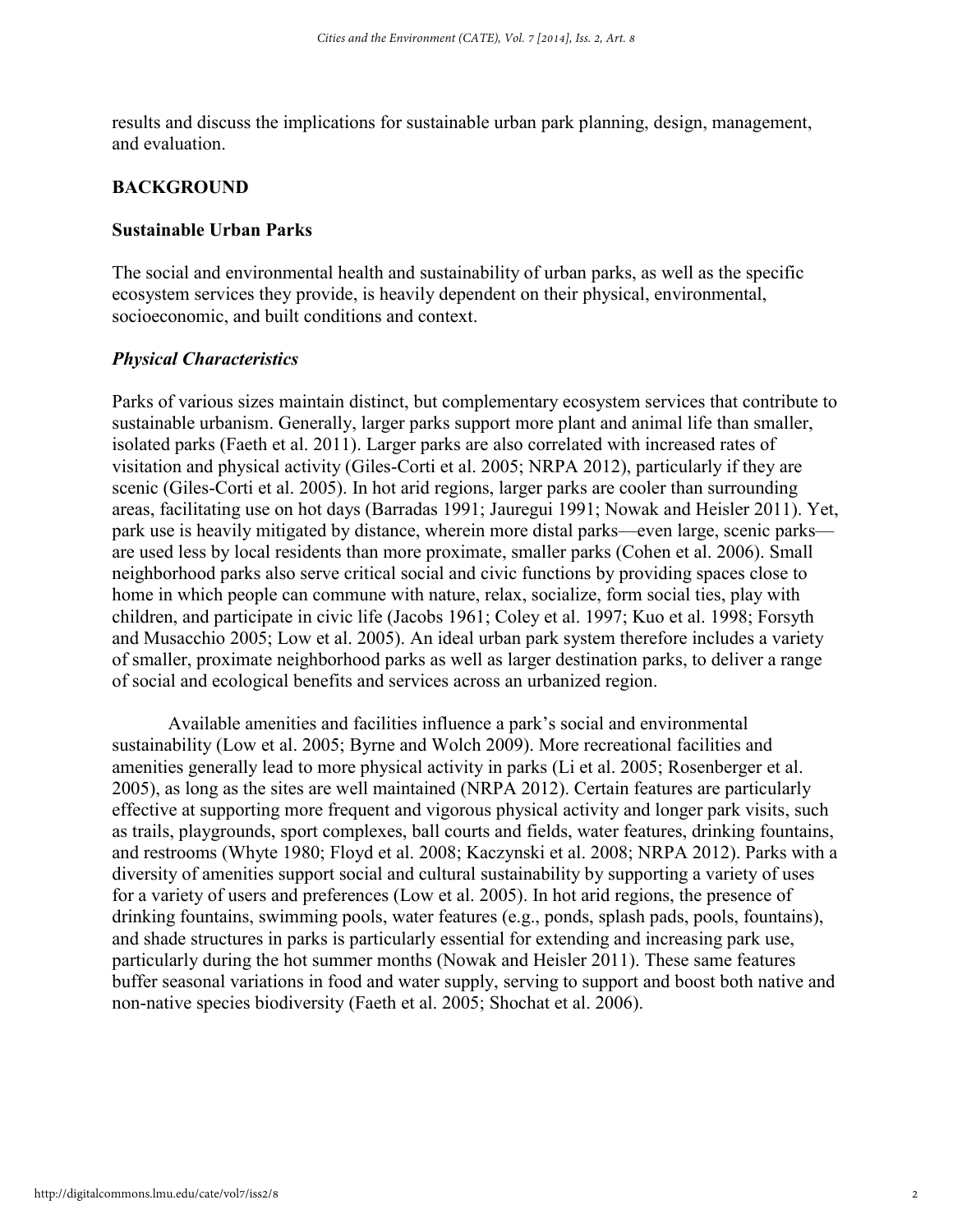#### *Landuse and Land Cover*

Landuse and land cover influence the use, enjoyment, ecological functioning, and biodiversity potential of park spaces (Byrne and Wolch 2009). The presence of trees (Whyte 1980) and forested areas (Kaczynski et al. 2008) encourage park use. Of particular importance in hot, arid cities, open grassy areas and green vegetation increase human health and comfort, and therefore promote park use and enjoyment via microclimate cooling and protection from the sun's heat and ultraviolet rays (Spronken-Smith and Oke 1998; Yu and Hien 2006; Jenerette et al. 2007, 2011). By extension, the lack of these features—i.e., sparsely vegetated parks with extensive impervious cover—may reduce park use, particularly in the summer. Larger, undisturbed native park landscapes are best suited to support native biodiversity in cities (Faeth et al. 2011). The alteration of native desert patches (e.g., into irrigated green spaces) radically disrupts their species composition and ecosystem function (McKinney 2008; Shochat et al. 2010). However, especially in arid regions, non-native landscapes often maintain more biodiversity and higher productivity than surrounding native landscapes (Imhoff et al. 2000; Kaye et al. 2005; Marris 2009). As such, the type of landscape that is appropriate in a particularly park setting is dependent on the specific benefits desired (e.g., civic use, microclimate cooling, non-native biodiversity, native biodiversity).

Green, gray, and brown infrastructure in parks promote different, but complementary sustainability goals. Green vegetation in parks provides relief from stress and depression (Davis 2004; Mind 2007), induces intellectual development in children (Heerwagen and Orians 2002; Isenberg and Quisenberry 2002), and promotes physical activity (Pretty et al. 2006). Gray hardscapes (e.g., paths, plazas, and benches) facilitate the use of parks for walking, particularly among low-mobility visitors (Carstens 1993), children's games, relaxation, people watching, and other social activities (Jacobs 1961; Low et al. 2005). Brown, native desert landscapes are largely ignored in the urban park literature, but there is evidence that these areas are highly valued by urban dwellers. For example, South Mountain Park, a 6600-hectare native desert park in Phoenix, attracts over three million visitors a year (City of Phoenix 2012).

#### *Socioeconomic Context*

Given the importance of quality, proximate parks to the health and well-being of vulnerable populations, the socioeconomic makeup of neighborhoods is another crucial consideration when assessing the sustainability of an urban park system (Byrne and Wolch 2009; Cutts et al. 2009). Densely populated neighborhoods are in greatest need of public outdoor spaces not only because these areas contain more people than low-density neighborhoods, but also because these areas tend to be home to more lower-income populations with higher rates of obesity, less access to private outdoor spaces, and lower rates of automobile ownership (Mokdad et al. 2003; Papas et al. 2007). Proximity to parks by these high need populations is another equity concern as living within walking distance of a park has been shown to increase levels of physical activity threefold (Giles-Corti et al. 2005). While several studies note higher access to urban parks by minority, low-income, and vulnerable populations (Nicholls 2001; Wolch et al. 2005; Timperio et al. 2007), these sites have been found to be smaller (Wolch et al. 2005; Boone et al. 2009), more congested (Sister et al. 2010), of lower quality, and with fewer recreational facilities (Gordon-Larsen et al. 2006; Moore et al. 2008). Revealing the historic, social, and institutional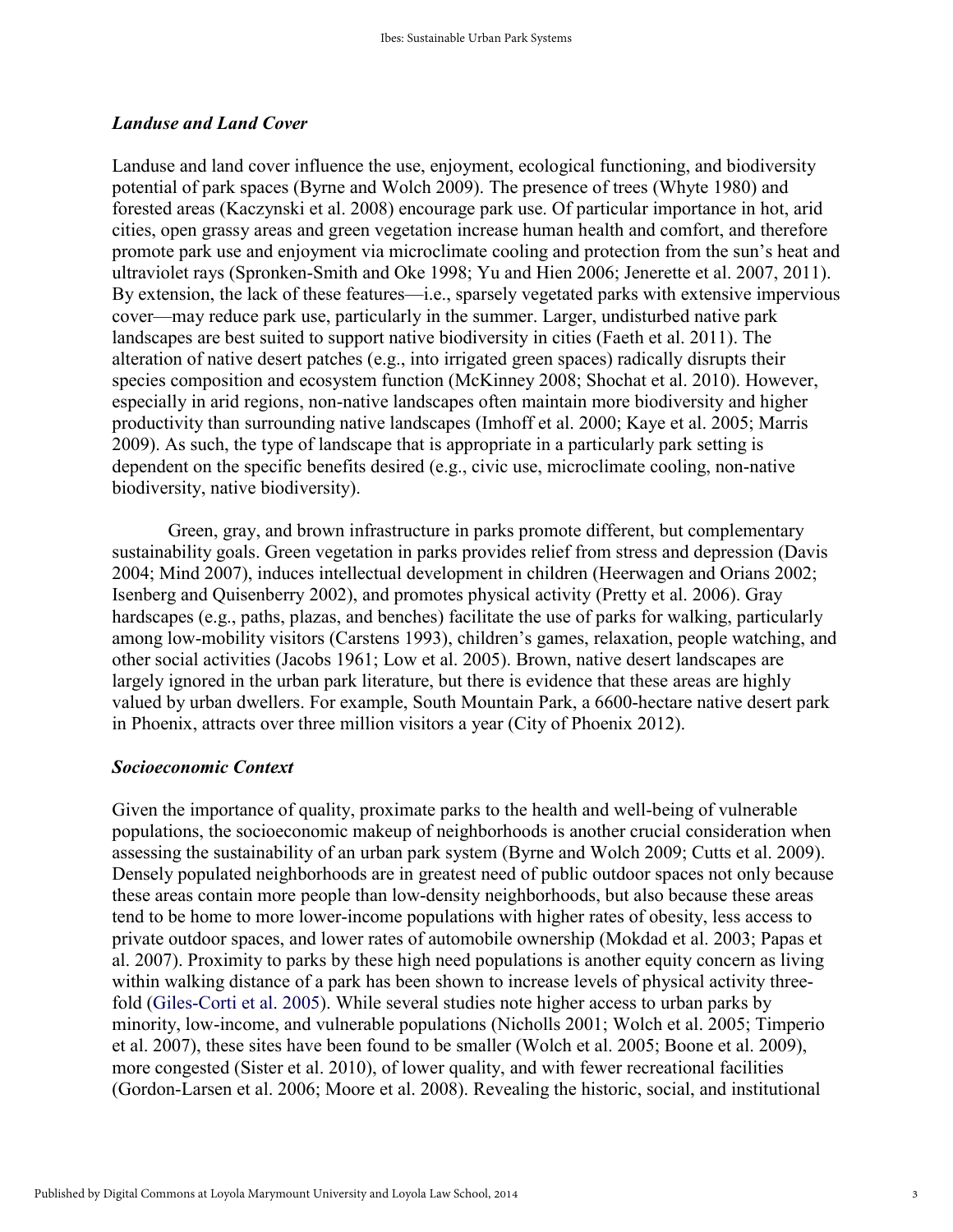forces that shape cities and the distribution of parks and other urban amenities, Boone et al. (2009) found that high access to parks by minorities in Baltimore, Maryland was a 'hand-medown' from the white residents that once inhabited those neighborhoods.

#### *Built Environment*

The built environment around parks greatly influences their social health (Byrne and Wolch 2009). Jane Jacobs (1961:101) argues that "the main problem of neighborhood park planning boils down to the problem of nurturing diversified neighborhoods capable of using and supporting parks." Parks surrounded by single use, low-density, residential neighborhoods are frequently underutilized, whereas dense, mixed-use neighborhoods with active land uses (e.g., hotels, restaurants, and shops) support lively, vibrant public space (Jacobs 1961; Talen 2010). These well-used parks promote safety by attracting more "eyes on the street" (Jacobs 1961:35). Further, safety, both actual and perceived, supports cultural diversity in parks (Low et al. 2005) and spurs increased park use (Crompton 2001; Bedimo-Rung et al. 2005). Busy street corners with street-level activity and food options, such as restaurants and shops, automatically enliven nearby park spaces (Jacobs 1961; Whyte 1980; Flint 2012).

#### **Balancing Multiple Sustainability Goals in Urban Parks**

The quest for sustainability in cities activates a key tension in the urban sustainability and urban park discourse—namely how (or if) to go about balancing the multiple goals of sustainability in park planning, design, and management. Some scholars argue that park planning must strive to balance all the dimensions of sustainability, while others claim that this aim is not only unattainable, but undesirable and unnecessary. Campbell (1996) asserts there are always tradeoffs between the social, economic, and environmental dimensions of sustainability in planning, therefore it is impossible to give equal balance to all dimensions in every situation. Lindsey (2003) note that the enhancement of one dimension often degrades another, while Parés and Saurí (2007) argue that parks with negative environmental impacts are still valuable if they fulfill social or political sustainability goals, as long as other parks emphasize more ecological objectives. Working within these constraints, the notion that not all parks can nor *should* provide all possible benefits is the most reasonable and robust viewpoint.

 With the goal of balancing the social and ecological benefits of urban parks, Forsyth and Musacchio (2005) develop detailed park design guidelines. Their guidelines emphasize the importance of connectivity, diversity, and access for both human and non-human life. Balancing social and ecological goals in this way necessitates trade-offs, but Forsyth and Musacchio (2005:6) acknowledged that not all parks can be all things to all species (humans or wildlife); in the end, the values that are emphasized "will depend on the park's context and in many cases will be highly contested, not only between social and ecological values, but within them." Nonetheless, synergistic relationships between social and ecological benefits can be fostered by way of simple additions such as a bench in a nature preserve, or a birdhouse in a city square (Rosenzweig 2003). Such synergies are also the foundation of Cranz and Boland's (2004) new urban park model, the "Sustainable Park," which the authors claim emerged in American cities in the 1990s. The Sustainable Park is different from previous park models (which focused predominantly on the social benefits of parks), in that it integrates both social and ecological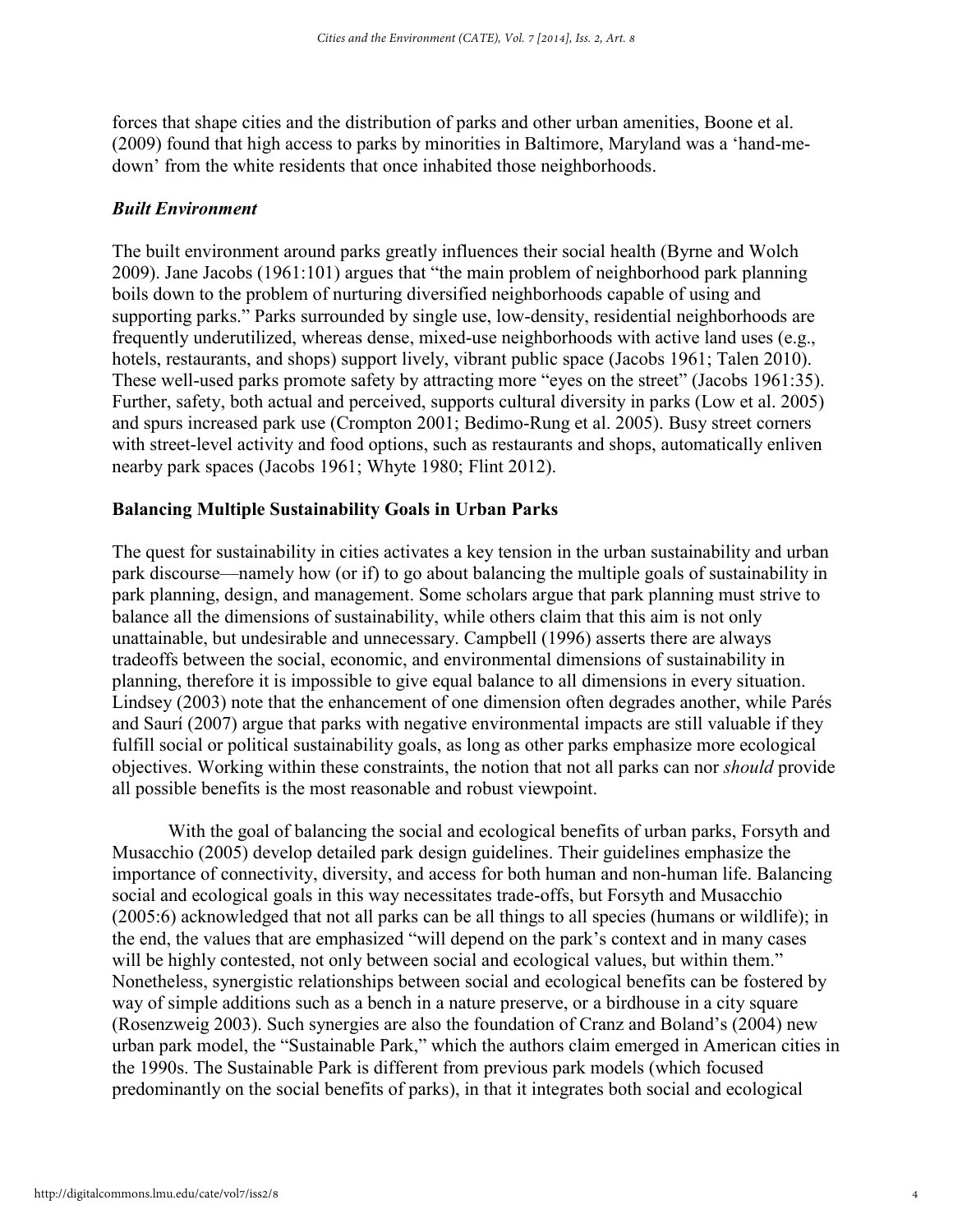values, merging the ideals of sustainable development with human health and well-being. These spaces emphasize landscape restoration and support human well-being by providing access to nature, opportunities for social integration, environmental education, and a sense-of-place, while facilitating community stewardship, public-private partnerships, and the development of community and regional pride (ibid).

 Urban revitalization efforts implemented in the City of Curitiba, Brazil provide an example of such integrated sustainability in urban park planning and design. In the 1960s, an urban renovation project was initiated to improve the quality of life in Curitiba (Rabinovitch 1992). The plan expanded city parks and green areas from 0.5 to 52 square meters per resident, one of the highest averages in the world. Given the city's location on a large natural floodplain prone to frequent flooding (Tucci 2004), the new parkland also provided flood protection, negating the need for costly flood infrastructure and ultimately saving the city millions of dollars. A "green guard," composed of trained municipal employees, was deployed to maintain the parks and provide environmental education to visitors, and interpretive centers were located throughout the park system to teach visitors about local ecology. Programs were initiated to encourage the formation of citizen groups—such as Friends of the Park and the Boy Scout Bicycle Watch—to foster community responsibility and participation in park maintenance and safety. On the weekends, green buses transport people to the various parks and the 17-hectare botanical garden, free of charge (Rabinovitch 1992).

To balance and coordinate multiple planning goals and advance coherent, functional, and sustainable urban form, a new generation of urban planners has resurrected a geographicallycontextualized planning model—Transect Planning—grounded in Transect Theory (Duany 2002, Duany and Talen 2002; Low 2008; CATS 2009; Sorlien and Talen 2012). Transect Theory, derived from ecological and geographic principles, was first adopted into city planning by Patrick Geddes's (1915, Valley Section), Ian McHarg (1965, Design with Nature), and Christopher Alexander (1977, A Pattern Language). Advocating the notion that "certain forms and elements belong in certain environments" (Low 2008: I30), Transect Theory strategically organizes the elements of the built and natural environment (e.g., different types of parks) along a gradient of varying urban intensity, and provides a means of discerning which elements are most appropriate, where. Each 'zone' maintains a distinct habitat type (e.g., dense urban core, suburban, natural preserves), thereby supporting and satisfying diverse human preferences and ecological requirements across an urbanized region (Duany and Talen 2002; CATS 2009; Sorlien and Talen 2012). As applied to an urban park system, Transect Theory would situate large, naturally landscaped parks outside the city center, emphasizing biodiversity protection in these sites, while locating smaller plazas and community gardens in bustling, mixed-use urban neighborhoods, to maximize access and thereby social and civic benefits (Jacobs 1961; CATS 2009).

#### **Defining a Sustainable Urban Park System**

This article introduces a vision of an urban park system, which is evolving towards a more sustainable state while contributing to the overall sustainability of an urbanized region over time. Synthesizing the attributes of sustainable urban parks outlined in the literature and integrating the principles of Transect Theory, we introduce an ideal of a sustainable urban park system to guide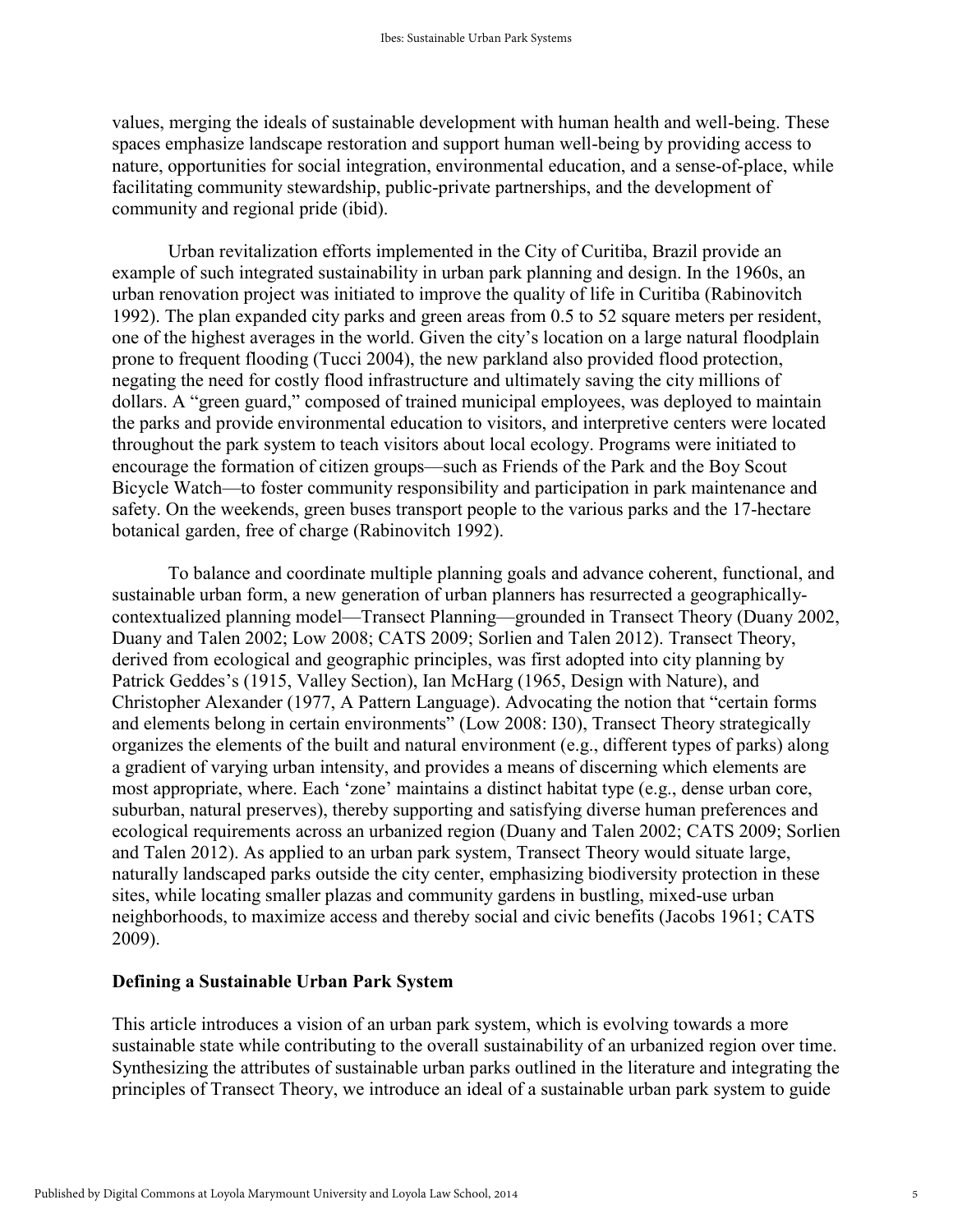the planning, design, management, and assessment of city parks. Recognizing that the move to sustainability is a dynamic, ongoing process of improvement as opposed to a static, measureable end goal or state (Bagheri and Hjorth 2007; Adhya et al. 2010), the vision reflects the notion that not all parks in a system can, or should, support all possible social, ecological, and economic goals and activities across all temporal and spatial scales (Campbell 1996; Lindsey 2003; Forsyth and Musacchio 2005; Parés and Saurí 2007). Instead, a *sustainable urban park system* provides a variety of ecosystem services across an urbanized region, emphasizing particular benefits in the most appropriate park sites and locations (Low 2008) and satisfying the various and shifting needs and preferences of diverse human and non-human life (Gobster 2001, 2002; Gobster and Westphal 2004; Forsyth and Musacchio 2005). Despite the dynamic, flexible nature of a sustainable urban park system, there are some universal standards. All parks are clean, safe, aesthetically pleasing, well-maintained, and culturally sensitive (Gobster and Westphal 2004; Low et al. 2005; Harnik 2010). Each park is welcoming and accessible to a diversity of ages, genders, sexual orientations, and ethnic/cultural groups (Mitchell 1995; Talen 1998; Talen and Anselin 1998; Wolch et al. 2005; Talen 2006), via various modes of transportation, including walking, biking, and public transportation (Talen 2002; Harnik 2010). Taken as a whole, a sustainable park system fosters social interaction, cohesion, and the generation of social capital (Jacobs 1961; Mitchell 1995; Chiesura and De Groot 2003; Chiesura 2004; Low et al. 2005), while supporting biological diversity and ecological functioning where possible and geographically appropriate (Forsyth and Musacchio 2005; Tzoulas et al. 2007; Schilling 2010; Talen 2010). Parks prioritizing social use (e.g., over native biodiversity)— in arid urban regions, in particular —provide drinking water, restrooms, and shade structures, while balancing water use with microclimate cooling benefits (via urban greening); these features provide relief from the local climate and urban heat island effect, improving human health and comfort and extending the usability of these areas year-round (Forsyth and Musacchio 2005; Jenerette et al. 2011). Native biodiversity is supported where feasible and appropriate by protecting, creating, and supporting native habitat (Forsyth and Musacchio 2005). The urban form around parks is appropriate to their location along the urban-to-natural transect. More dense settlements and active uses (i.e., land uses that generate foot traffic on the street, e.g., hotels, restaurants, and retail shops) surround smaller parks in the most populated urban areas to enliven the spaces and expand park uses and benefits (Jacobs 1961), whiles more diffuse developments encircle larger, less disturbed park landscapes in suburban and rural areas to help promote biodiversity and ecological health (Duany 2002; Duany and Talen 2002; Duany and Brain 2005; Talen 2010; Faeth et al. 2011). Ultimately, a sustainable park system supports both human and biological health in cities, contributing to broader sustainability goals beyond the park boundaries by aiding in the advancement of cities and their neighborhoods towards an increasingly sustainable state (Cranz and Boland 2004).

 Guided by this vision, this study evaluates the diverse and extensive urban park system of Phoenix, AZ, modeling a holistic approach to urban park assessment that can be customized to other cities. The results of the analysis demonstrate what can be gained by a multi-dimensional analysis of a park system and provide a point of departure for policy development and further research concerned with balancing multiple sustainability goals in park planning and design.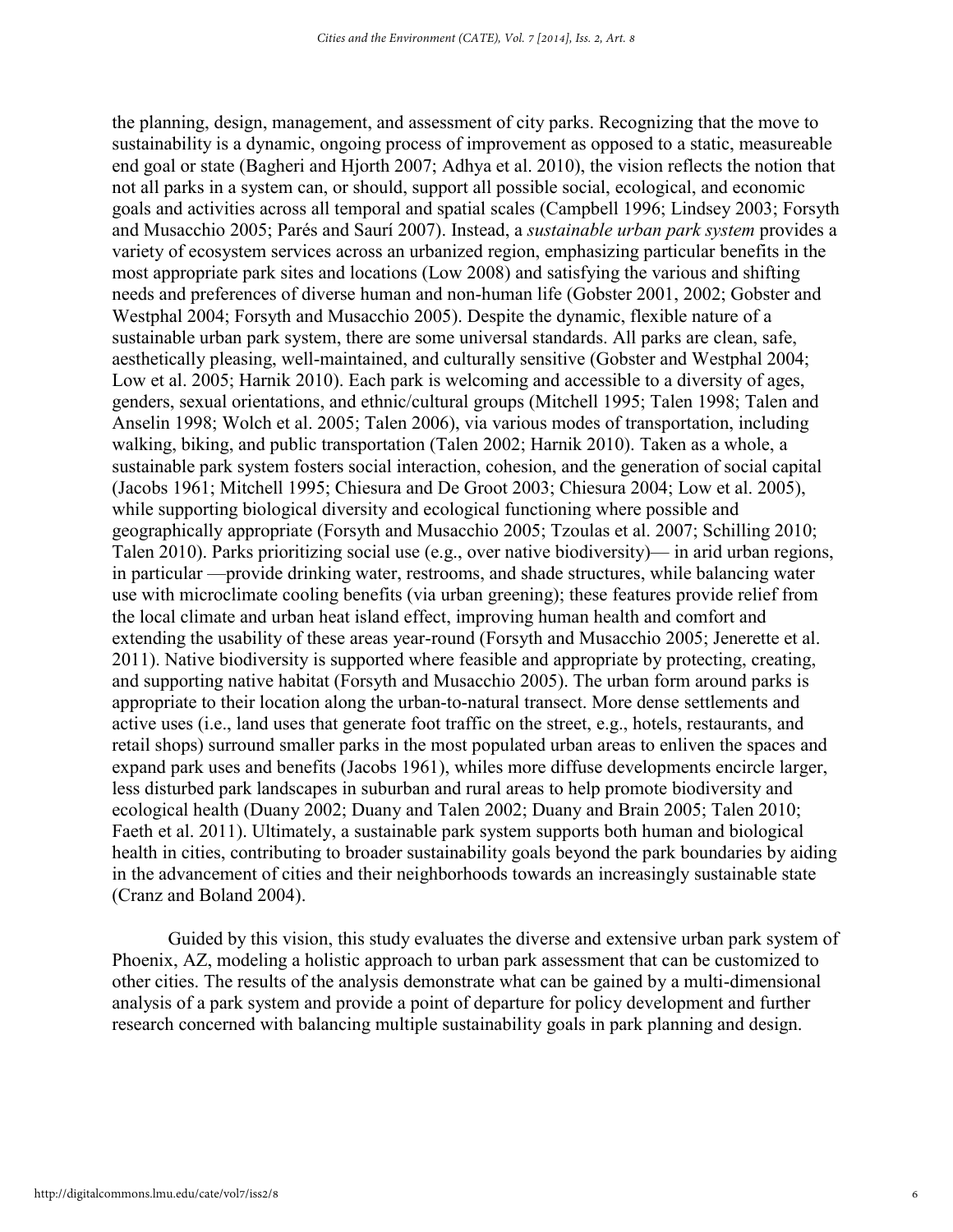#### **DATA AND METHODS**

#### **Study Area**

Phoenix is located in the Northern Sonoran Desert of Central Arizona, a hot, arid desert ecosystem with low ecological resilience (Walker et al. 2006; Liu et al. 2007). The urban landscape is comprised primarily of non-native plant taxa (Martin et al. 2003) that are heavily irrigated, resulting in a landscape that is more lush and biologically diverse than the surrounding native desert (Hope et al. 2003; Walker et al. 2009). The region receives some 280 days of sunshine and eight inches of precipitation annually (NOAA 2004; 2010). Daytime temperatures are some of the hottest in the United States, with daytime high temperatures exceeding 31 degrees Celsius nearly half the year (Schmidli 1996; Climatezone.com 2003). The first known inhabitants of this region arrived over 2000 years ago, attracted to the region for its abundance of flat, arable land and ample surface water resources. The Hohokam abandoned the area around A.D. 1450 for yet unknown reasons, but Euro-American colonists resettled the valley in the 1860s. Despite the extreme, dry climate, both groups of settlers enjoyed ample water resources via the local Salt, Verde, and Gila Rivers (fed by mountains to the north), which they used to maintain a lush green oasis in the Arizona desert. The water demands of such water-intensive non-native landscaping has not been a major concern until recent decades due to rapidly rising populations, increased agricultural production, and a continued legacy of the 'oasis' mentality (Larson et al. 2009). Now, extending over 800 kilometers, with a population of over 1.4 million (U.S. Census Bureau 2010), the City of Phoenix faces numerous environmental and social challenges, including high water use paired with a strained water supply, economic inequality, social injustice, and sprawling urban development (Bolin et al. 2005; Gober 2006; Ross 2011). The low-income, minority neighborhood of South Phoenix has been described as "a stigmatized zone of racial exclusion and economic marginality" located in a "contaminated zone of mixed land uses which currently hosts an assemblage of industrial and waste sites, crisscrossed by freeways and railroads" (Bolin et al. 2005: 156-7).

Despite the substantial obstacles to sustainability in the City, Phoenix does boast an invaluable asset in the quest for a more sustainable urbanism—an extensive and diverse urban park system including nearly 200 sites (TPL 2011). However, optimization of this formidable park network is limited by the absence of an integrated, multi-dimensional, large-scale appraisal. This study operationalizes our vision of a sustainable park system to evaluate the extent to which Phoenix's park system is contributing to the multiple goals of sustainability, and to provide a point of departure for future park planning and design decision-making in the region.

#### **Data**

The social, environmental, physical, built, and spatial data for this study were obtained through a number of public and private sources, including the City of Phoenix Parks and Recreation and Planning Departments, Arizona State University (ASU) GIS data repository, Central Arizona-Phoenix Long Term Ecological Research project (CAP-LTER), United States Census Bureau, and Phoenix Urban Research Lab (PURL). Additional details on the datasets, sources, and temporal scales are outlined in Table 1. The specific parks included in the study were selected by referencing a GIS shapefile of park boundaries provided by the City of Phoenix Parks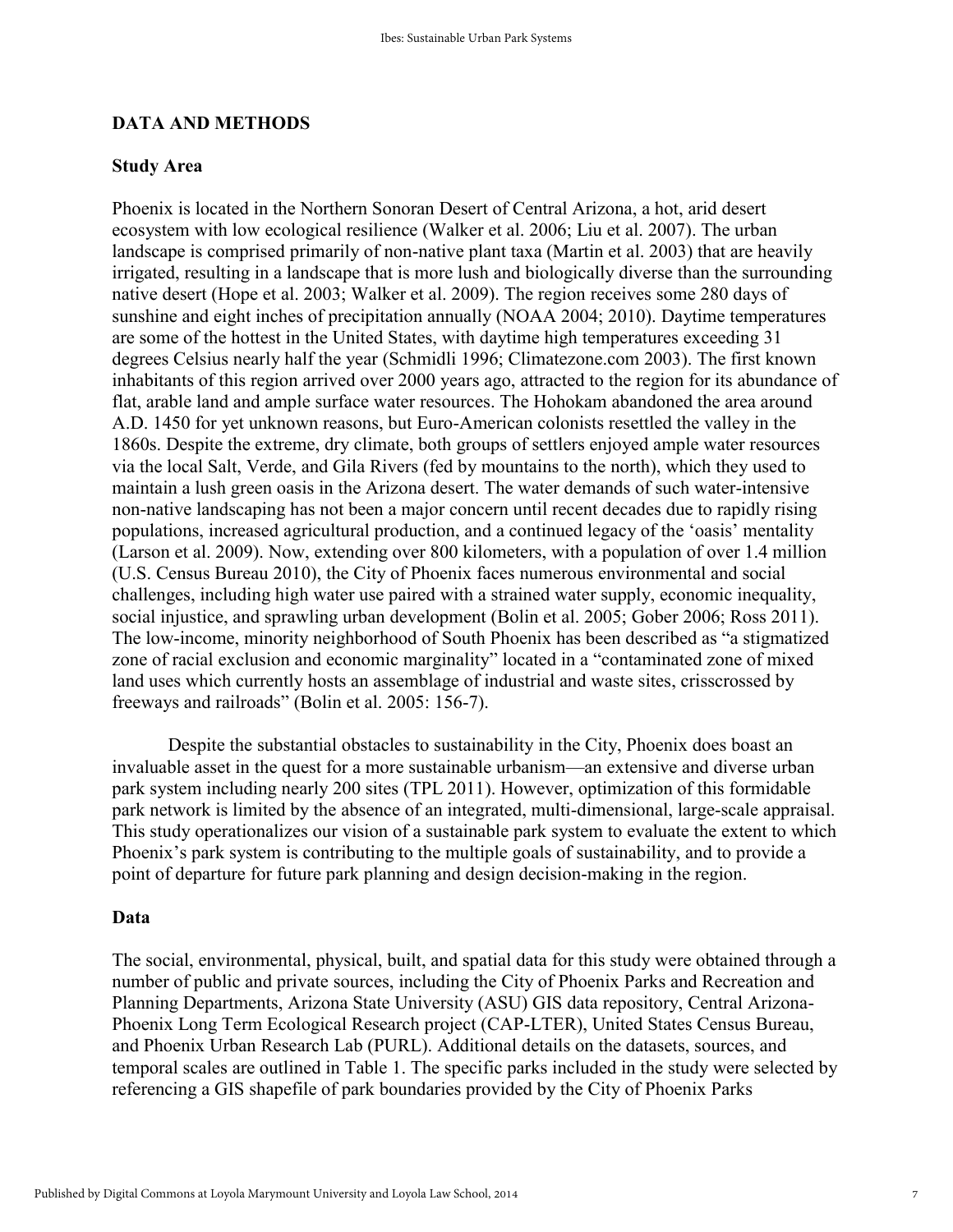Department. The shapefile included 205 parks, 29 of which were not yet developed, and so were removed from the analysis. Fourteen additional sites with incomplete information were also removed from the final analysis. The final sample included 162 parks, representing 92 percent of all the developed parks in Phoenix.

| Dataset                                                         | Source and Temporal Scale                               |
|-----------------------------------------------------------------|---------------------------------------------------------|
| Park Boundaries                                                 | Phoenix Parks & Rec. $(2012)$                           |
| Parks database                                                  | Phoenix Parks & Rec. website parks<br>database $(2010)$ |
| Quickbird, classified (2.4 meter)<br>spatial res.); SAVI index. | CAP-LTER (2005)                                         |
| Census blocks and block groups                                  | U.S. Census Bureau (2010)                               |
| Parcels                                                         | <b>PURL (2010)</b>                                      |
| City center shapefile and<br>Phoenix boundary                   | ASU GIS data repository (2010)                          |

#### **Methods**

Informed by the multidisciplinary review of literature, the first step in the analysis involved selecting and computing a suite of quantitative variables that reflect the physical, environmental, socioeconomic, and built characteristics of sustainable parks. The selected variables are not a comprehensive representation of *all* the nearly limitless components of a sustainable park system, yet facilitate a substantial improvement to routine, oversimplified assessments. One benefit of this approach is that similar data can be quickly and easily collected and analyzed for other large cities, providing a rapid, cost-effective, and revealing evaluation of a citywide park system.

The key variables are size (Jacobs 1961; Barradas 1991; Jauregui 1991; Coley et al. 1997; Kuo et al. 1998; Forsyth and Musacchio 2005; Giles-Corti et al. 2005; Low et al. 2005; Cohen et al. 2006; Faeth et al. 2011; Nowak and Heisler 2011; NRPA 2012), the presence of particular facilities and amenities (Whyte 1980; Faeth et al. 2005; Li et al. 2005; Low et al. 2005; Rosenberger et al. 2005; Shochat et al. 2006; Floyd et al. 2008; Kaczynski et al. 2008; Nowak and Heisler 2011; NRPA 2012), microclimate cooling (Spronken-Smith and Oke 1998; Yu and Hien 2006; Jenerette et al. 2007; Jenerette et al. 2011), and land cover (Whyte 1980; Imhoff et al. 2000; Heerwagen and Orians 2002; Isenberg and Quisenberry 2002; Davis 2004; Kaye et al. 2005; Pretty et al. 2006; Mind 2007; Kaczynski et al. 2008; McKinney 2008; Marris 2009; Shochat et al. 2010; Faeth et al. 2011). Also critical is the mix of land uses surrounding parks (Jacobs 1961; Whyte 1980; Talen 2010; Flint 2012) as well as neighborhood population density (Coley et al. 1997; Kuo et al. 1998; Forsyth and Musacchio 2005; Low et al. 2005), income, and ethnic mix (Mokdad et al. 2003; Papas et al. 2007) (Table 2).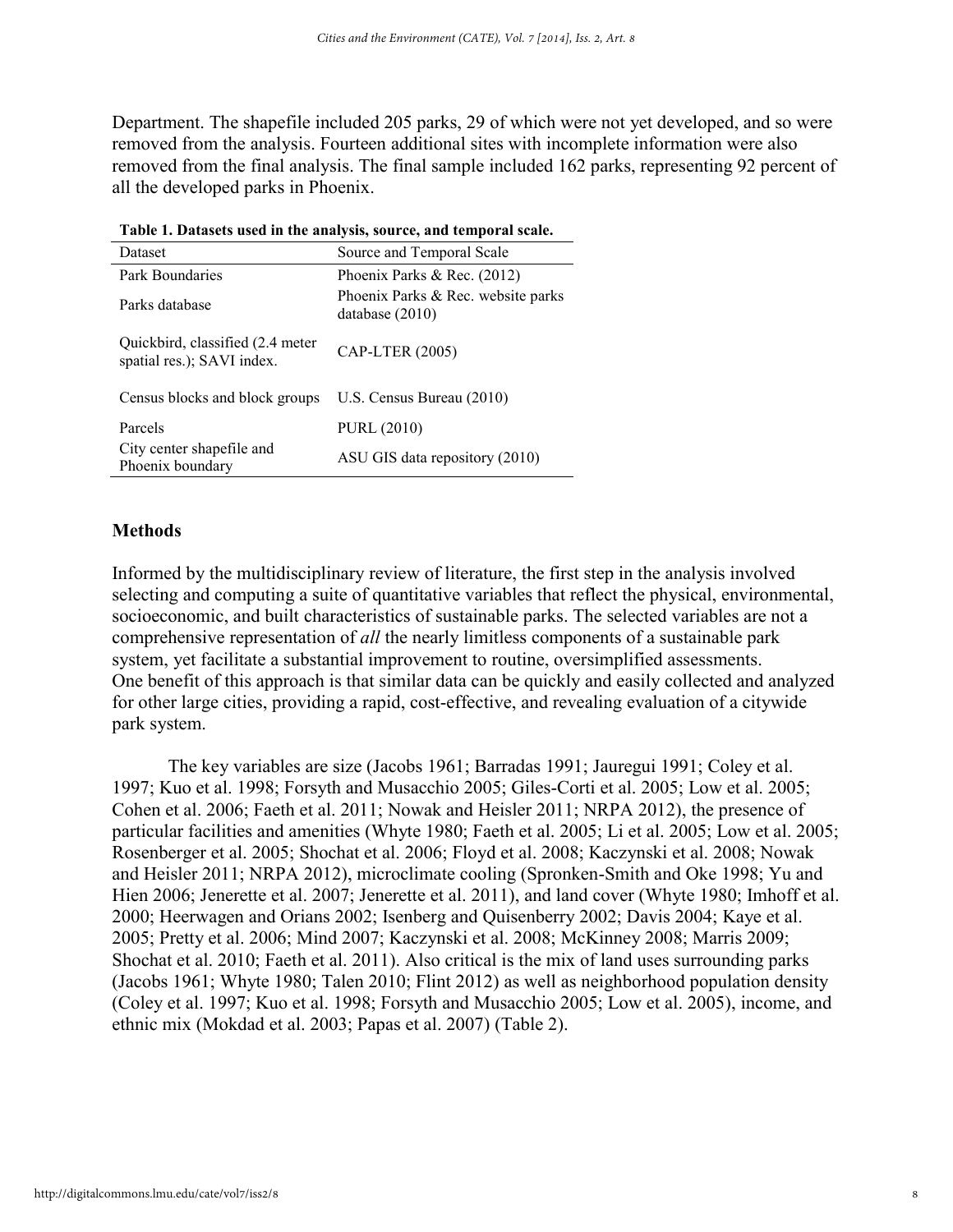| Physical characteristics                                                                                                                                                            | Landuse and land cover                               | Socioeconomics of park<br>neighborhoods            | Surrounding built<br>environment                        |
|-------------------------------------------------------------------------------------------------------------------------------------------------------------------------------------|------------------------------------------------------|----------------------------------------------------|---------------------------------------------------------|
| Size (area)                                                                                                                                                                         | Percent grass, trees, soil,<br>buildings, impervious | Mean median household<br>income                    | Percent single-family and<br>multi-family parcels       |
| Presence of facility/ amenity:<br>Community center, path/trail,<br>ball court/field, playground,<br>pool, water feature, shade area,<br>drinking fountain, restroom,<br>picnic area | Percent green vegetation<br>$(grass + trees)$        | Mean population density                            | Percent retail or<br>commercial/industrial<br>parcels   |
| Percent of all<br>amenties/facilities $(n=10)$                                                                                                                                      | Average SAVI (soil-<br>adjusted vegetation<br>index) | Percent Hispanic, black,<br>white, other ethnicity | Distance from city center                               |
|                                                                                                                                                                                     | Percent developed<br>$(impervious + buildings)$      |                                                    | Landuse mix (mix of<br>single, multi, mixed<br>parcels) |

|  |  | Table 2. Park measures used in the analysis |  |  |  |  |
|--|--|---------------------------------------------|--|--|--|--|
|--|--|---------------------------------------------|--|--|--|--|

Physical measures include the area of each park and the presence or absence (not count) of ten different facilities and amenities— community center, path/trail, ball court/field, playground, pool, water feature, shade area, drinking fountain, restroom, picnic area. Park area was calculated in ArcGIS using boundary shapefiles. A database of amenities and facilities at each site was compiled by referencing detailed park descriptions from the City of Phoenix Parks and Recreation website (City of Phoenix 2010).

 Land cover measures reflect the amount of grass, trees, buildings, impervious cover, soil, and average greenness of each park landscape. The ratio of different land covers in each park was computed in ArcGIS by applying zonal statistics to the classified Quickbird LULC raster, specifying park boundaries as the zones to be calculated. The Quickbird Classified raster (CAP-LTER 2005) included the following categories: grass, trees, buildings, impervious cover, water, and soil. Average greenness of parks, which also relates to microclimate cooling potential (Hedquist and Brazel 2006; Jenerette et al. 2007), was calculated by running zonal statistics on a SAVI (Soil-Adjusted Vegetation Index) raster dataset in ArcGIS. Although it is more commonplace to use NDVI (Normalized Difference Vegetation Index) to measure a landscape's greenness, SAVI is best suited to desert regions where there is substantial soil exposure coupled with sparse vegetative cover, as the reflectivity of the soil can alter NDVI values (Huete 1998). SAVI is also used in arid cities as a proxy for temperature and to model the cooling effects of parks in mitigating the Urban Heat Island effect. In Phoenix, climatologists correlate higher SAVI values with lower air temperatures (Hedquist and Brazel 2006) and cooler surface temperatures (Jenerette et al. 2007).

 The socioeconomic measures in this analysis classify the mean income, population density, and ethnic mix of each park's neighborhood. Park neighborhoods are defined as areas within a five-minute walk (or 400 meters) of each site, as this is considered a threshold for regular park visitation (Boone et al. 2009). Using the finest scale census data available for each measure, median household income and population density around parks was computed by intersecting 400-meter park buffers with census block groups and census blocks, respectively.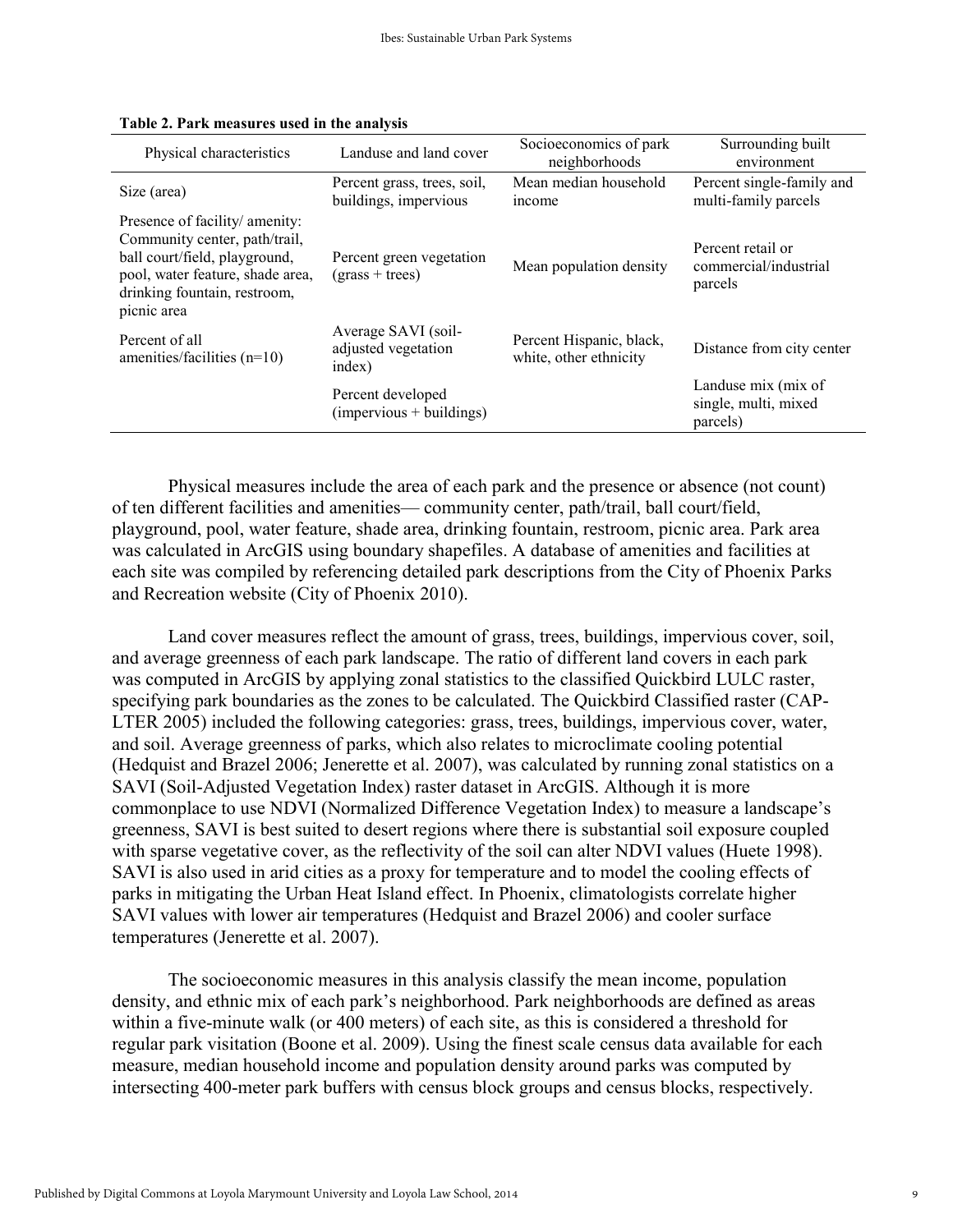The mix of ethnic groups in each park neighborhood was calculated by intersecting park buffers with block group data, summarizing values for black, white, Hispanic, and other ethnicities.

 Built measures reflect the urban morphology of park neighborhoods, including the percent of various landuse types and the mix of land uses, as well as the distance of each park from the city center. The distance of each park (using nearest park edges) from the downtown area was calculated in ArcGIS using city center and park boundary shapefiles. Using parcel data for the City of Phoenix, the percent of the following land uses within 400 meters of each site was calculated: single-family homes, multi-family dwellings, commercial and industrial uses, and retail parcels (i.e., convenience stores, strip malls, restaurants, bars, car dealers, banks, motels, hotels, and store/office combos). Five levels of landuse mix were then developed along a gradient of urban intensity following Talen (2010), wherein areas are classified as 'more urban' if they contain more retail, commercial/industrial, and high density residential land uses, and 'less urban' if there are more low-density residential land uses (i.e., single-family homes) and fewer retail and commercial/industrial parcels. Criteria for each level are outlined in Table 3.<sup>1</sup>

| Table 3. Landuse mix levels and criteria |  |  |
|------------------------------------------|--|--|
|                                          |  |  |

| Level   | Criteria                                                                     |
|---------|------------------------------------------------------------------------------|
| Level 1 | >50 percent single-family homes                                              |
| Level 2 | >50 percent single-family homes $&820$<br>percent commercial/industrial mix  |
| Level 3 | >50 percent multi-family homes                                               |
| Level 4 | $>50$ percent multi-family homes $& 30$<br>percent commercial/industrial mix |
| Level 5 | >50 percent commercial/industrial mix                                        |

After computing each measure, values for the 162 parks were entered into a SPSS database. Descriptive statistics and correlations were then computed and analyzed. Results reveal a multi-faceted picture of individual parks and the park system as a whole, as well as the relationships between the different measures and park sites.

#### **RESULTS**

The following section describes the statistical results displayed in Table 4 and Appendix I. All correlations discussed in the following section are statistically significant at either the 0.01 or 0.05 level based on a two-tailed Pearson's Correlation test.

#### **Descriptives**

The 162 parks in this study (Figure 1) range in size from 0.07 to 6592.04 hectares, with a mean size of 72.71, and a standard deviation of 534.39 hectares. The total area of the study parks is 11,779.38 hectares, and nine sites exceed 100 hectares. The majority of the parks (53.70 percent)

 $\overline{a}$ 

<sup>&</sup>lt;sup>1</sup> The eight park neighborhoods that did not fit these levels were classified as follows: Level 1: 40-50 percent singlefamily homes; Level 3: 40-50 percent multi-family or >30 percent single-family + >40 percent commercial/industrial; Level 4: >40 percent commercial/industrial  $&$  >30 percent multi-family.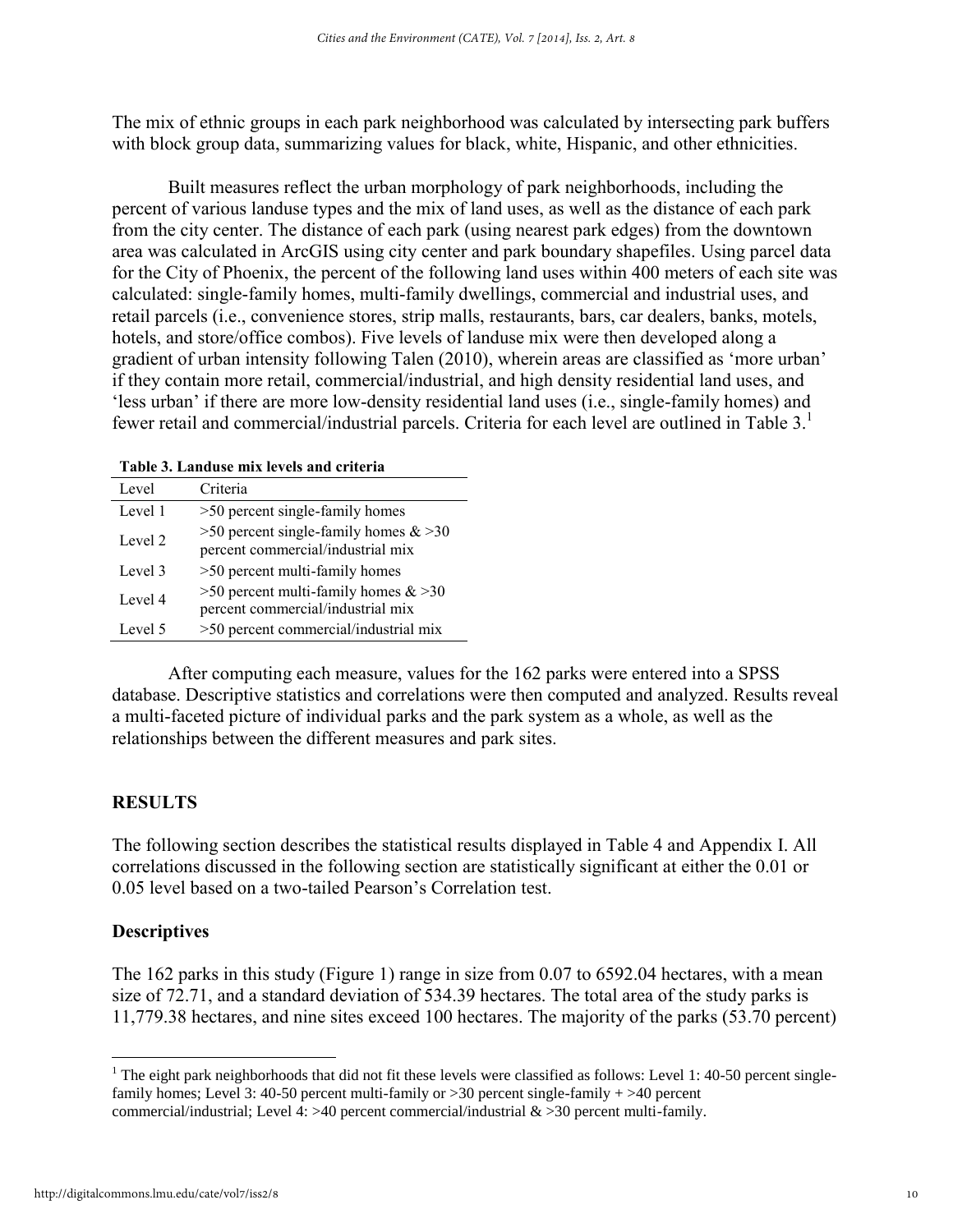are ten or more kilometers from the city center, while a fifth of the sites (21.60 percent, *n=*35) are located within a five-km radius.

| Variable                 | Mean     | Median           | Std. Dev. | Min              | Max          |
|--------------------------|----------|------------------|-----------|------------------|--------------|
| Area (ha)                | 72.71    | 4.13             | 534.39    | 0.07             | 6592.04      |
| Distance to center (km)  | 12.23    | 10.83            | 8.27      | 0.87             | 39.97        |
| <b>Community Centers</b> | 0.12     | $\boldsymbol{0}$ | 0.33      | $\boldsymbol{0}$ | 1            |
| <b>Paths Trails</b>      | 0.14     | $\boldsymbol{0}$ | 0.35      | $\boldsymbol{0}$ | $\mathbf{1}$ |
| <b>Ball Court</b>        | 0.8      | $\mathbf{1}$     | 0.4       | $\boldsymbol{0}$ | $\mathbf{1}$ |
| Playground               | 0.83     | $\mathbf{1}$     | 0.37      | $\boldsymbol{0}$ | 1            |
| Pool                     | 0.27     | $\boldsymbol{0}$ | 0.44      | $\boldsymbol{0}$ | $\mathbf{1}$ |
| Water                    | 0.1      | $\boldsymbol{0}$ | 0.3       | $\Omega$         | 1            |
| Shade                    | 0.66     | $\mathbf{1}$     | 0.48      | $\boldsymbol{0}$ | 1            |
| Drinking Fount           | 0.11     | $\boldsymbol{0}$ | 0.32      | $\boldsymbol{0}$ | $\mathbf{1}$ |
| Restroom                 | 0.5      | 0.5              | 0.5       | $\boldsymbol{0}$ | $\mathbf{1}$ |
| Picnic                   | 0.76     | $\mathbf{1}$     | 0.43      | $\boldsymbol{0}$ | $\mathbf{1}$ |
| % 10 Amenities           | 0.43     | 0.45             | 0.19      | $\boldsymbol{0}$ | 0.8          |
| Grass                    | 0.36     | 0.36             | 0.24      | $\theta$         | 0.93         |
| Trees                    | 0.16     | 0.12             | 0.13      | $\boldsymbol{0}$ | 0.62         |
| Trees & Grass            | 0.52     | 0.55             | 0.26      | $\boldsymbol{0}$ | 0.97         |
| Soil                     | 0.33     | 0.28             | 0.24      | $\boldsymbol{0}$ | 0.97         |
| Impervious               | $0.07\,$ | 0.05             | 0.08      | $\boldsymbol{0}$ | 0.58         |
| <b>Buildings</b>         | 0.07     | 0.04             | 0.1       | $\boldsymbol{0}$ | 0.61         |
| Developed                | 0.14     | 0.12             | 0.14      | $\boldsymbol{0}$ | 0.79         |
| <b>SAVI</b>              | 0.48     | 0.47             | 0.19      | 0.07             | 0.95         |
| Nbhd Income              | 52037    | 41988            | 27821     | 9277             | 154548       |
| Nbhd Pop Den             | 7.17     | 7.06             | 4.09      | 0.24             | 23.2         |
| % Hispanic               | 0.44     | 0.41             | 0.29      | 0.04             | 0.93         |
| % White                  | 0.43     | 0.41             | 0.3       | 0.03             | 0.92         |
| % Black                  | 0.07     | 0.04             | 0.08      | $\boldsymbol{0}$ | 0.47         |
| % Other Ethnicity        | 0.04     | 0.04             | 0.03      | $\boldsymbol{0}$ | 0.14         |
| % Single family          | 0.79     | 0.86             | 0.24      | 0.04             | $\mathbf{1}$ |
| % Multi family           | 0.1      | 0.03             | 0.16      | $\boldsymbol{0}$ | 0.84         |
| % Retail                 | 0.02     | 0.01             | 0.03      | $\boldsymbol{0}$ | 0.13         |
| % CI                     | 0.09     | 0.03             | 0.14      | $\boldsymbol{0}$ | 0.7          |
| CI and Retail            | 0.11     | 0.04             | 0.16      | $\boldsymbol{0}$ | 0.73         |
| Landuse Mix              | 1.37     | $\mathbf{1}$     | $\,1$     | $\mathbf{1}$     | 5            |

**Table 4. Descriptive statistics for variables**

With respect to facilities and amenities, 76 percent or more of the parks are equipped with playgrounds (*n=*135), ball courts or fields (*n=*130), and picnic areas/grilling facilities (*n=*123) (Figure 2). About two-thirds of the sites have some type of shaded structure and half the parks contain restrooms. More than a quarter of the spaces include pools (*n=*43). Relatively few sites contain paths or trails (14 percent,  $n=23$ ), community centers (12 percent,  $n=20$ ), drinking fountains (11 percent, *n=*18), or water features such as a lake or lagoon (10 percent, *n=*16). Of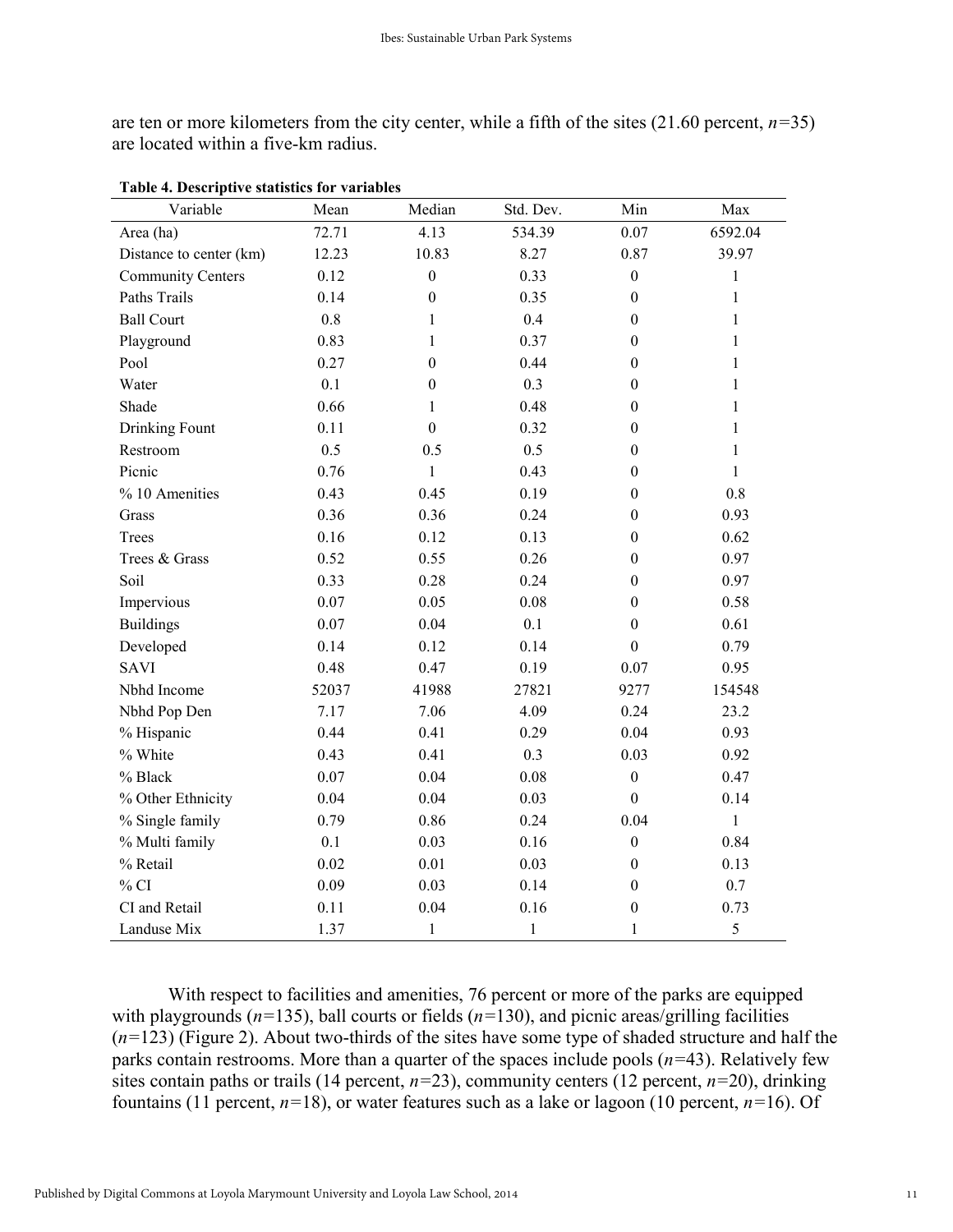the ten amenities documented, there is an average of 4.3 present in each park; some sites have none and others contain as many as eight of the ten different amenity/facility types.

The land cover evaluation revealed highly variable ratios of soil, grass, and trees across the study sites, but a predominance of 'brown' (i.e., unvegetated, soil) space (Table 4). In total, the study parks contain just under 10,000 ha of brown land cover (84.62 percent of total park area), 1500.52 ha of grass and trees (12.74 percent), and 281.16 ha of impervious cover and buildings (2.39 percent). The nine largest parks (each over 100 hectares) are principally brown and un-vegetated, comprised of 81 percent soil and 14 percent green vegetation (i.e., combined grass and tree coverage). The high ratio of soil versus green cover may indicate an abundance of native, xeric landscaping, though field research is necessary to verify this assumption. Some parks contain no grass while other landscapes contain up to 93 percent grass. Total tree land cover in a site ranges from zero to 62 percent. Combining grass and tree percentages (total vegetated area), values range from zero to 97 percent, with an average of just over 50 percent. Average soil land cover in the parks is 33 percent, ranging from 0-97 percent. With respect to building area and other impervious cover, parks are on average 14 percent developed, with a range of 0-79 percent. Mean SAVI (based on a scale of 0-1) for the parks range from 0.07 to 0.95, with a mean of 0.48 and standard deviation of 0.19.

Analysis of the social and built characteristics of neighborhoods around parks revealed the following results. The median annual household income of neighborhoods surrounding the sites range from \$9277-\$154,548, with a mean of \$52,036. In comparison, the median household income for the entire city is \$56,186, or \$4150 greater than in park neighborhoods. The average population density of neighborhoods surrounding parks is 2.91 people per hectare, with a maximum density of 9.39 and minimum of 0.10 people per ha. By comparison, the mean population density for all census blocks in the city (*n=*10,684) is 3.72 people per ha. The largest proportional ethnic group is white (47 percent), followed by Hispanic (41 percent). All other ethnicities combined represent the remaining 12 percent of the population. Some 43 percent of study parks are located in Hispanic-dominated neighborhoods, while 44 percent are situated in predominantly white neighborhoods. The dwelling-type in park neighborhoods is overwhelmingly single-family. Of the 120,128 parcels within 400 meters of the parks, approximately 81 percent are zoned single-family, 12 percent are multi-family, six percent are commercial/industrial, and two percent are retail.

#### **Correlations**

#### *Physical Characteristics*

Larger parks are statistically more likely to have ball courts/fields, playgrounds, pools, water features, restrooms, picnic areas, and an overall larger percentage and diversity of total amenities (Appendix I). Larger parks are less developed, greener (i.e., higher average SAVI values), and surrounded by fewer retail, commercial, and industrial land uses. The neighborhoods around larger parks are significantly higher income, less Hispanic, and more white and other ethnicity. Larger parks are located farther from the city center. Parks with a large diversity of amenities have higher SAVI values, and are generally larger and less developed.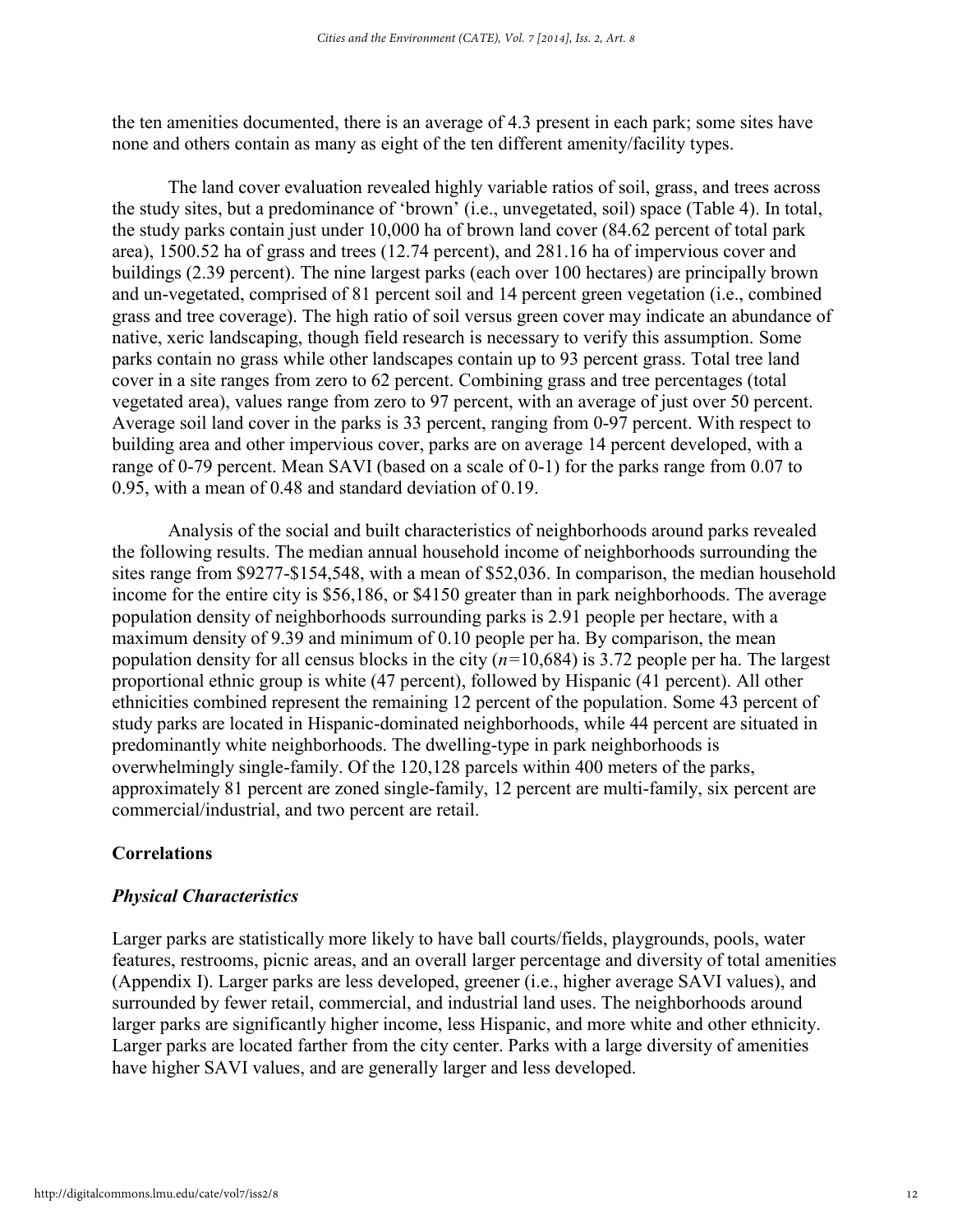

Figure 1. Map of parks in the study area (n=162), including their distance from Phoenix's city center (5, 10, 20, 30 km buffers). Inset map in the upper right corner indicates the location of Phoenix within the state of Arizona.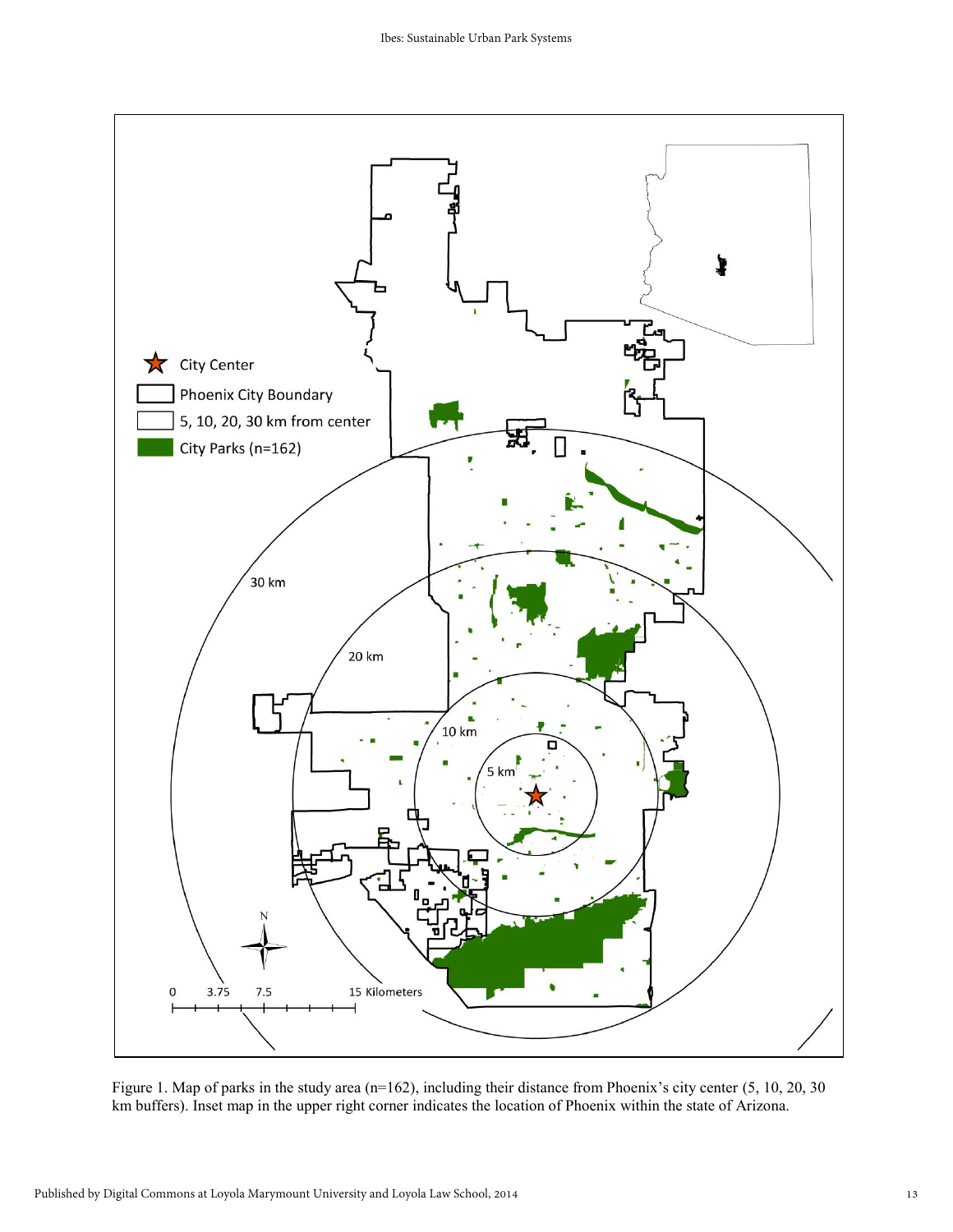#### *Landuse and Land Cover*

As expected, parks with more grass and trees have significantly higher SAVI values. More highly vegetated parks also have relatively fewer paths/trails, more ball courts/fields, and more picnic facilities. These parks are generally in higher density neighborhoods with less commercial and industrial parcels. Parks with more soil land cover have more paths/trails, less impervious cover, and tend to be located in low-density, higher income neighborhoods on the urban fringes. Parks with higher average SAVI values tend to be larger and are more likely to have restrooms, picnic areas, and a higher diversity of amenities overall. Higher SAVI values are correlated with less impervious and building cover and more vegetation (i.e., grass and trees). Parks with high average SAVI values tend to be farther from the city center and surrounded by fewer commercial/industrial and retail parcels. More developed parks (i.e., those with more impervious cover and larger building footprints) are less likely to have restrooms or picnic areas and have fewer amenities overall. Predictably, they have lower SAVI values and less vegetation. These parks are located closer to the urban center, mostly in lower-income neighborhoods with higher Hispanic and black and fewer white residents, as well as more commercial/industrial and retail parcels.

#### *Socioeconomic Context*

Parks in high-income neighborhoods are significantly larger, farther from the city center, and in less "urban" (i.e., high density, mixed-use) neighborhoods. These parks are dominated by soil coverage and are less developed overall. High-income neighborhoods with parks have significantly higher proportions of whites than Hispanics and contain more single-family and fewer commercial/industrial and retail parcels. Parks in high-density neighborhoods are more vegetated, particularly containing more grass. These neighborhoods are lower income, more Hispanic, less white, and contain fewer commercial/industrial and retail parcels. Parks in neighborhoods with larger Hispanic populations are smaller and more developed, with fewer paths/trails, drinking fountains, and trees. These parks are located closer to the urban core and are generally surrounded by fewer single- and multi-family parcels, and more commercial/industrial and retail parcels.

#### *Built Environment*

Parks in neighborhoods comprised of predominantly single-family parcels tend to be far from the urban center, with higher SAVI values and higher income, white residents. Parks in neighborhoods with more multi-family homes have fewer playgrounds and more retail and commercial/industrial land uses. Parks surrounded by more commercial/industrial land uses are closer to the urban center, less developed, and display lower SAVI values. These neighborhoods have fewer single-family parcels, are of higher urban intensity, and support higher Hispanic and black populations, as compared to white. Parks surrounded by retail development are often in lower-income neighborhoods with more Hispanic and fewer white residents, as well as fewer single-family and more multi-family parcels.

 Parks located in areas of high urban intensity are negatively correlated with SAVI, income, population density, percentage of white residents, and distance to the city center. These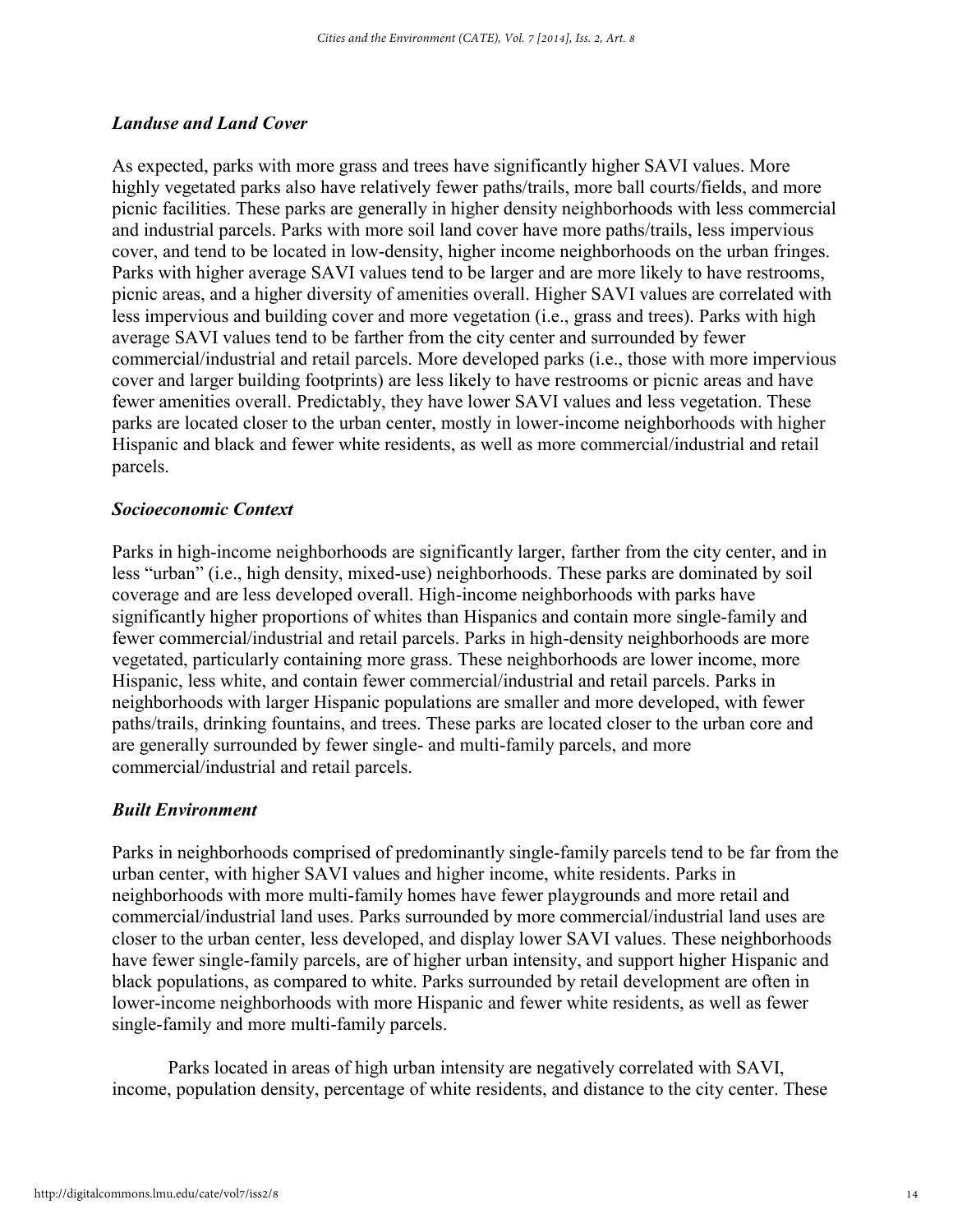neighborhoods tend to have more commercial/industrial, multi-family, and retail parcels. Parks closer to the city center are generally smaller and in lower income neighborhoods with fewer paths/trails and less soil land cover. Smaller parks are commonly more developed and located in neighborhoods with proportionately higher Hispanic populations and comprised of more commercial/industrial and retail land uses.

#### **DISCUSSION AND CONCLUSION**

This research has moved beyond the singular focus of many park assessments to generate a nuanced, multi-dimensional understanding of the physical, environmental, social, built, and spatial characteristics of a park system. This assessment provides a point of departure for the development, realization, and evaluation of public policy aimed at advancing a region's sustainability through civic space planning and design. First, a vision of a sustainable urban park system, guided by multidisciplinary thought and theory, is proposed. The paper then identifies relevant measures and a place-specific method for quantitatively assessing a complex suite of parks and park characteristics that can be adapted for use in other cities based on local social, economic, environmental, and climatic conditions, urban form, and public policy goals. By modeling the application of the quantitative assessment in the case study area, this paper also provides a proof of concept that demonstrates the feasibility, value, and operationalization of the method, while enhancing understanding of the multiple physical, ecological, social, and built characteristics of Phoenix's park system. The results offer a rich assessment of the individual sites and the system as a whole, identifying numerous points of departure for advancing the social and ecological sustainability of the city's park system, and by extension, the city itself. The policy implications of the key findings and recommendations for improvements are discussed below.

First of all, we must begin with an understanding that the results of this assessment do not point to simplistic black and white conclusions, but instead highlight the complexities of a sizeable and diverse urban park system, while sorting out a more nuanced and multi-dimensional understanding of these intricate human-environment structures. Referring back to our definition of a sustainable urban park system—and the elements of that system that can be assessed with this quantitative, citywide assessment—several important themes emerge that highlight the strengths and weaknesses of the Phoenix parks system with regards to sustainability measures.

First, several findings hint that Phoenix's park system is providing several key social and ecological benefits, contributing to the sustainability of the city and in some cases synergistically amplifying both social and ecological health. The presence of several very large, brown, undeveloped parks with paths and trails, may suggest that these expansive landscapes harbor native biodiversity and ecological functioning (Esbah et al. 2009), while providing recreational benefits for urban residents. The presence of playgrounds, ball courts/fields, and picnic areas in over three-quarters of the city parks indicates that existing parks may be successfully providing important recreational services shown to reduce rates of obesity and incite social interaction in public space (Bauman et al. 1999; Giles-Corti and Donovan 2002; Low et al. 2005; Gordon-Larsen et al. 2006). Other key findings suggest a potentially equitable distribution of parks and green space in Phoenix. First, the fact that neighborhoods around parks are, on average, lowerincome than the city as a whole implies that parks are not disproportionately located in affluent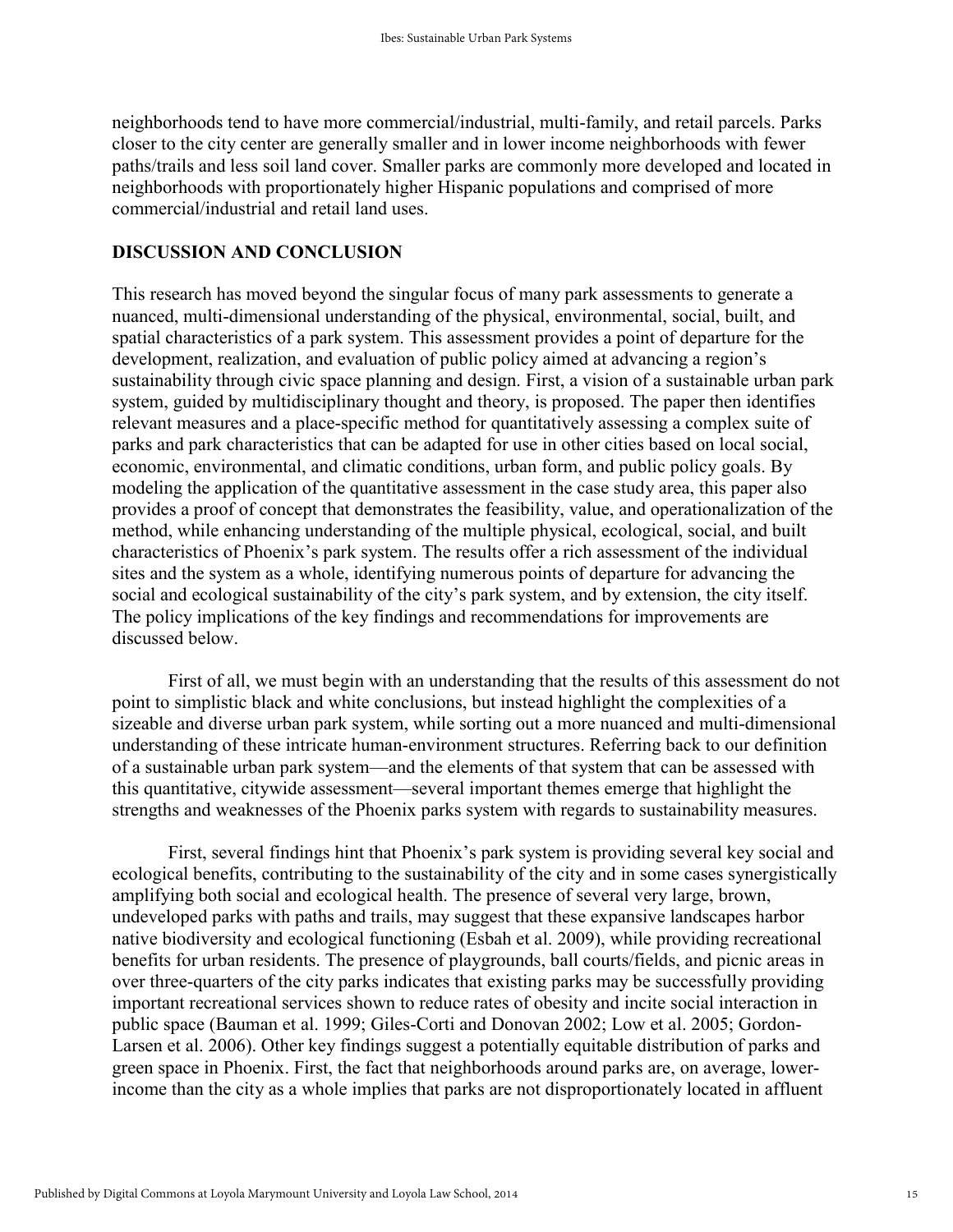neighborhoods. Second, the number of parks in Hispanic and white-dominated neighborhoods are nearly equal, indicating that proportionally Hispanics have higher access (based on proximity) to parks overall, given the Hispanic population of the city is slightly smaller than the white population. Finally, parks in higher density, low-income, Hispanic neighborhoods are more vegetated (i.e., contain more grass and trees coverage), which is an attribute linked to increased human health and well-being in the parks literature (Loukaitou-Sideris 1995; Chiesura 2004; Wolch et al. 2005; Walljasper 2012). However, the reason for this equitable pattern of distribution may not be intentional, but rather a reflection of historical patterns of racism and 'white flight.' High access to parks and other favorable urban amenities may be a legacy of 'white privilege' (Pulido 2000: 15) from a time when urban core neighborhoods were dominated by white residents, who later fled to suburbs to escape low-income minorities (Pulido 2000; Boone et al. 2009). Such patterns highlight the importance of considering the often inconspicuous social, political, and historical drivers of urban park location, design, quality, and equity (Gandy 2002; Bolin et al. 2005; Byrne and Wolch 2009).

 Further, our promising findings are offset by a number of equity concerns that pose substantial social sustainability challenges with respect to Phoenix's park system. For example, compared to wealthy, white residents, low-income and minority populations have less access (via proximity) to *large* parks, particularly native desert landscapes that may foster proportionally more native flora and fauna than smaller sites. Conversely, parks in Hispanic neighborhoods were found to be statistically smaller, more vegetated, and contain fewer paths/trails, drinking, fountains, and trees. A similar result was found in a Baltimore, Maryland study, wherein black residents had higher access to parks within walking distance, but white residents had access to more park acreage (Boone et al. 2009). This finding also echoes Kinzig et al. (2005) who discover that neighborhoods of lower socioeconomic status in Phoenix contain less diverse plant and bird communities. These findings have environmental justice implications with respect to access to parks and other natural features given that affluent populations are overall more mobile (via higher car ownership) and more likely than poorer residents to maintain large *private* yards. Larger parks also provide higher rates of microclimate cooling, contain more of certain amenities (e.g., ball courts/fields, playgrounds, pools, water features, restrooms, picnic areas), and represent unique biological and cultural features of high scenic and recreational value in Phoenix (City of Phoenix 2012; 2014).

Limited access to large, amenity rich parks with cooling benefits and playgrounds by high-density and minority neighborhoods is another finding of paramount concern given the mental and physical health benefits of access to open space with diverse amenities (Li et al. 2005; Low et al. 2005; Rosenberger et al. 2005; Byrne and Wolch 2009) and microclimate cooling effects (Spronken-Smith and Oke 1998; Yu and Hien 2006; Jenerette et al. 2007; Jenerette et al. 2011). Efforts aimed at achieving more equitable access to large, native desert parks in Phoenix are recommended, yet care should be taken to avoid habitat disruption to achieve this goal. Enhanced public transportation to these sites from low-income regions is one possible solution. However, evaluations of proximity and access do not necessarily constitute comprehensive measures of park equity and access. A particular park may be close but undesirable if it is neglected, unwelcoming, or simply not preferred (Jacobs 1961; Gobster 1998; Brownlow 2006). This lack of quantitative and observational field data is a limitation of this research. A valuable and logical complement and extension of this work would therefore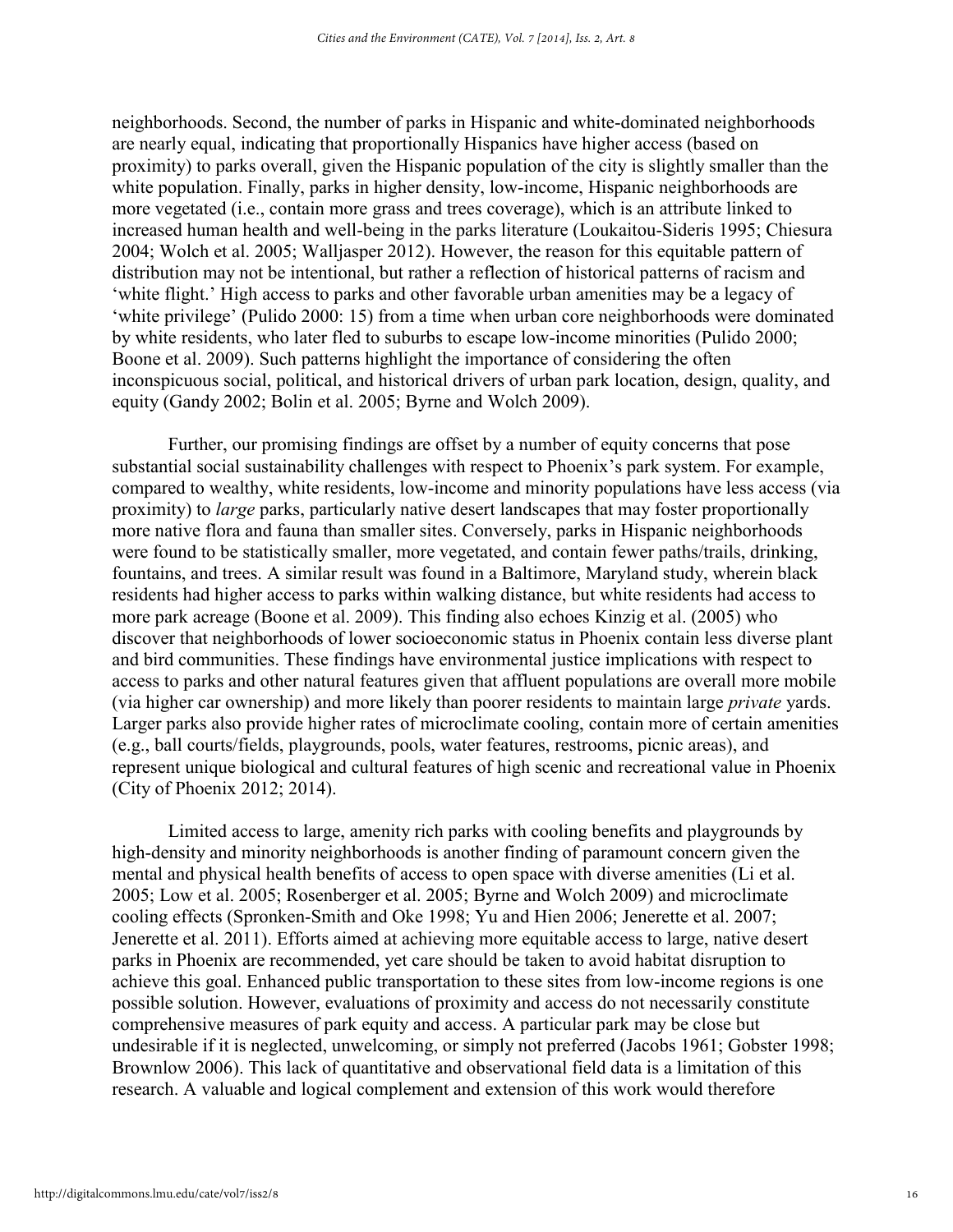integrate additional methods of data collection and field evaluation. For example, Gobster (1998) proposes that studies of parks in diverse neighborhoods should evaluate (via surveys and other qualitative means) resident perceptions of safety, belonging, and comfort to reveal the more intricate and often hidden reasons for particular patterns of use or disuse.

A final concern with respect to environmental justice in this study is that parks in neighborhoods with more multi-family parcels are correlated with fewer playgrounds. These areas are more likely to be lower-income and less likely to have private outdoor space, and therefore have a higher need for playgrounds and public space in general (Loukaitou-Sideris 1995; Wolch et al. 2005; Walljasper 2012). In response to these findings, increased access for children may be increased—not necessarily by creating new parks—but by incorporating playgrounds into existing parks and encouraging higher density housing and mixed use development around smaller park spaces (Jacobs 1961; Talen 2010).

This analysis also revealed potential barriers to park use and human health and comfort in Phoenix parks. Only half the parks have restrooms, which are critical for encouraging park use (Molotch and Noren 2010), particularly among the elderly (Carstens 1993). Most, but not all parks, include some form of shade structure, but very few have drinking fountains. These amenities are particularly essential in hot arid cities where dehydration and heat exhaustion deter park visitation and threaten human health—a hazard to which low-income residents in Phoenix are already disproportionately exposed (Jenerette et al. 2011). Very few parks have paths or trails, though these constitute important recreational amenities for encouraging exercise and reducing rates of neighborhood obesity (Kaczynski et al. 2008). Overall, the city parks contain an average of four of the ten amenities measured, but this varies greatly across parks, wherein some sites have no amenities and some include up to 80 percent. Depending on their purpose and the needs and preferences of proximate populations, some of these low-amenity sites should be prioritized for park improvement. Evidence that population density around parks is lower than for the city overall, and that park neighborhoods are dominated by single-family residential land uses and few active uses (i.e., retail), suggests that accessibility to parks by the broader population, and therefore the realization of the mental and physical benefits of spending time in parks, is limited. Increasing the density of developments around parks and integrating more active uses is recommended to expand the use and vitality of these spaces (Talen 2010). This study also found an abundance of soil land cover in area parks. Increasing grass cover in certain areas may promote human health and well-being by mitigating the urban heat island effect, reducing related energy use, and providing aesthetic benefits, but such decisions must also consider the water use tradeoffs of such efforts in a water-scarce region (Jenerette et al. 2011).

Study results also expose numerous characteristics of the biological health and sustainability of Phoenix parks. First, there are a number of very large, minimally developed parks dominated by soil land cover (presumably native). Given that extensive grass and tree cover is not native to Phoenix (Martin et al. 2003) and agreement that large parks generally support more biodiversity (Faeth et al. 2011), this finding suggests that Phoenix parks are protecting extensive native landscapes (and ostensibly native biodiversity and ecosystem functioning). Gober (2006) states that these large native parks exist because mountainous topography historically limited development on these landscapes. Phoenix parks also appear to be supporting substantial non-native biodiversity. Some 59 percent of study parks (n=96) contain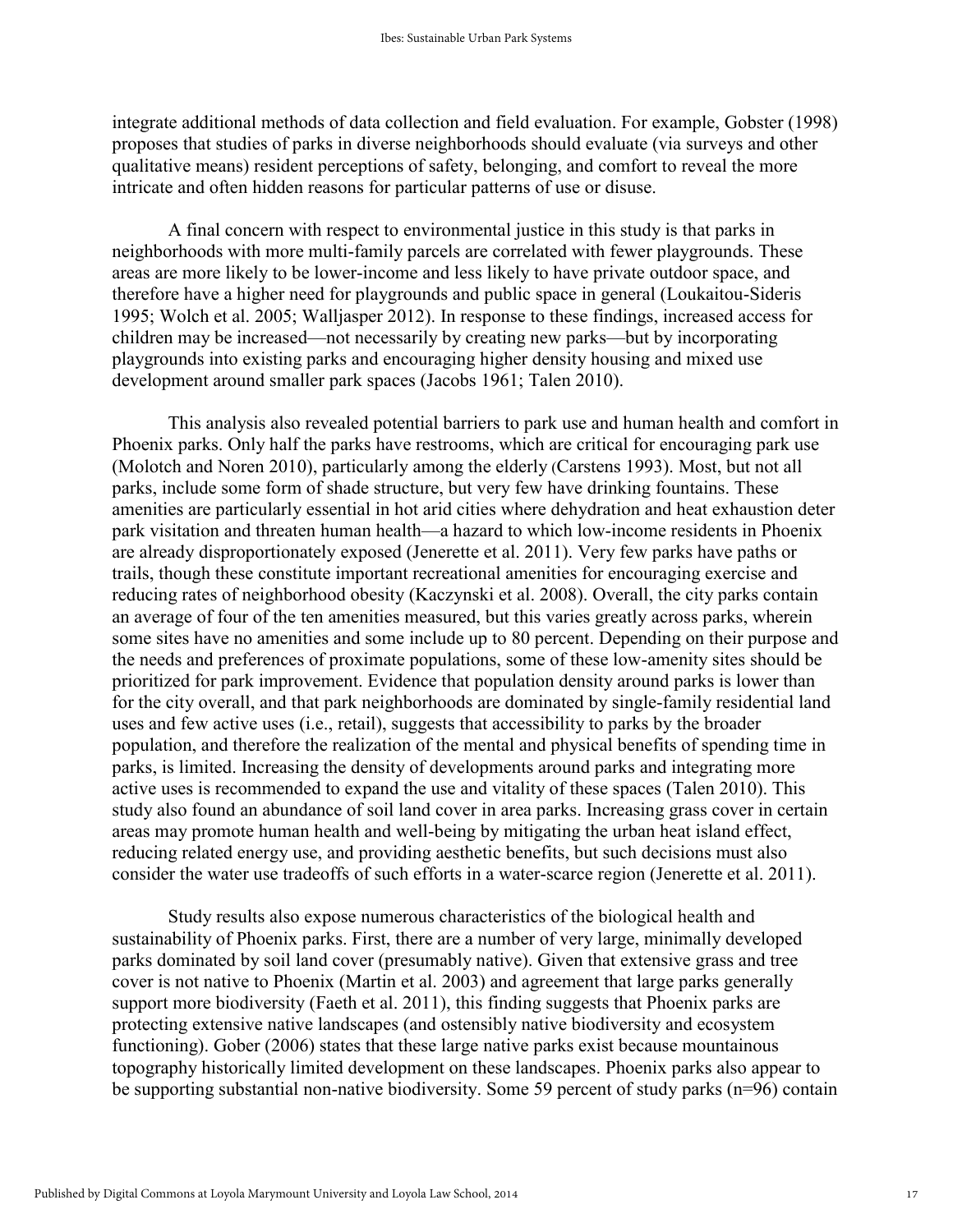more than 50 percent grass and tree land cover, suggesting the dominance of non-native, irrigated habitat for both native and non-native flora and fauna (Hope et al. 2003; Faeth et al. 2005, 2011; Shochat et al. 2006; Walker et al. 2009). A unique insight from this study is evidence that native desert landscapes are highly valued by residents, as they are correlated with high-income populations. This finding warns against a common assumption that people prefer urban 'green' spaces to 'brown' spaces, and that only green parks provide social, cultural, and public health benefits. This apparent preference for and value of native desert parks offers a means of synergistically balancing and enhancing the benefits of park spaces in arid cities wherein native landscapes are left undisturbed and low-impact trails are created to protect native biodiversity, avoid maintenance and high water inputs needed for green landscapes, and deliver valued aesthetic (e.g., scenic) and recreational ecosystem services.

To maximize success, the development of specific policies related to park development, management, and design in Phoenix should be preceded by in-depth field assessments at individual sites to assess their social and ecological functionality, coupled with qualitative interviews with residents about their use of and satisfaction with local parks. Throughout the process, planners and decision-makers should strive to engage the community. Over time, targeted improvements—sensitive to the social, ecological, built, and geographic context of the city—will serve to continually enhance the contribution of urban parks to the sustainability of this unique desert city, potentially making it a model for other large arid urban regions. If repeated, the vision and analysis presented herein may reveal similar opportunities to maximize, balance, and maintain social and natural capital in other cities, thereby expanding the role and potential of urban park systems to advance sustainable urbanism worldwide.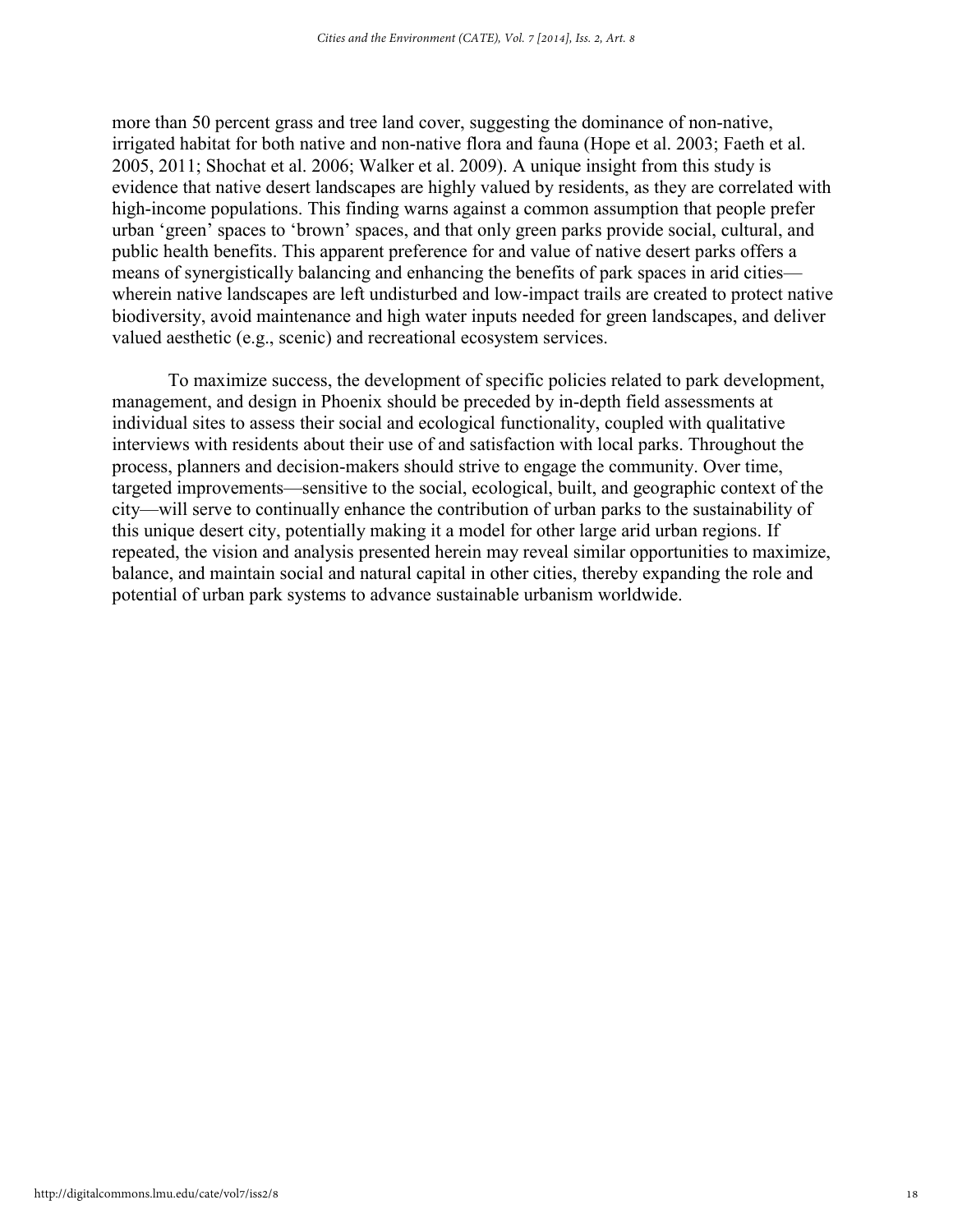### **Appendix I**

| Pearson's Correlations |              |                |                  |               |                  |              |           |           |
|------------------------|--------------|----------------|------------------|---------------|------------------|--------------|-----------|-----------|
| Variable               | Area         | Com.<br>Center | Paths/<br>Trails | Ball<br>Court | Play-<br>ground  | Pool         | Water     | Shade     |
| Area                   | $\mathbf{1}$ | 0.125          | 0.117            | $0.291**$     | $0.176*$         | $0.299**$    | $0.360**$ | 0.157     |
| Community<br>Centers   | 0.125        | 1              | $-0.045$         | 0.092         | 0.067            | 0.199*       | 0.064     | 0.071     |
| Paths Trails           | 0.117        | $-0.045$       | $\mathbf{1}$     | $-0.198*$     | $0.245**$        | 0.116        | 0.043     | 0.03      |
| <b>Ball Court</b>      | $0.291**$    | 0.092          | $-0.198*$        | 1             | 0.319**          | 0.088        | 0.06      | $0.234**$ |
| Playground             | $0.176*$     | 0.067          | $0.245**$        | 0.319**       | 1                | 0.119        | $-0.019$  | $0.379**$ |
| Pool                   | $0.299**$    | $0.199*$       | 0.116            | 0.088         | 0.119            | $\mathbf{1}$ | 0.129     | 0.077     |
| Water                  | $0.360**$    | 0.064          | 0.043            | 0.06          | $-0.019$         | 0.129        | 1         | 0.106     |
| Shade                  | 0.157        | 0.071          | 0.03             | $0.234**$     | $0.379**$        | 0.077        | 0.106     | 1         |
| Drinking<br>Fount      | 0.087        | 0.046          | 0.138            | $-0.022$      | $\boldsymbol{0}$ | 0.099        | $-0.051$  | 0.005     |
| Restroom               | $0.419**$    | $0.263**$      | $-0.053$         | $0.372**$     | $0.315**$        | $0.210**$    | $0.207**$ | $0.352**$ |
| Picnic                 | $0.220**$    | 0.036          | $-0.185*$        | $0.228**$     | $0.484**$        | $0.175*$     | 0.138     | $0.511**$ |
| % Amenities            | $0.475**$    | $0.360**$      | 0.096            | $0.491**$     | $0.547**$        | $0.486**$    | $0.322**$ | $0.640**$ |
| Grass                  | 0.05         | $-0.004$       | $0.302**$        | $0.219**$     | $0.161*$         | 0.008        | $-0.133$  | $0.155*$  |
| Trees                  | 0.064        | $-0.148$       | $-0.079$         | $-0.03$       | $-0.115$         | 0.002        | 0.111     | $-0.044$  |
| <b>Trees Grass</b>     | 0.081        | $-0.08$        | $0.313**$        | $0.183*$      | 0.085            | 0.009        | $-0.063$  | 0.117     |
| Soil                   | 0.06         | $-0.009$       | $0.391**$        | $-0.113$      | $-0.029$         | $-0.031$     | $-0.007$  | $-0.002$  |
| % Impervious           | $-0.017$     | $0.167*$       | 0.062            | $-0.14$       | $-0.063$         | 0.116        | $0.204**$ | $-0.108$  |
| <b>Buildings</b>       | $-0.332**$   | 0.108          | $-0.143$         | $-0.115$      | $-0.124$         | $-0.075$     | $-0.134$  | $0.229**$ |
| Developed              | $-0.258**$   | $0.177*$       | $-0.07$          | $-0.167*$     | $-0.129$         | 0.012        | 0.019     | $0.232**$ |
| <b>SAVI</b>            | $0.277**$    | $-0.013$       | 0.046            | 0.137         | 0.071            | 0.077        | $-0.004$  | 0.153     |
| Nbhd Income            | $0.250**$    | $-0.164*$      | $0.193*$         | $-0.007$      | $-0.041$         | $-0.03$      | 0.041     | 0.068     |
| Nbhd PopDen            | $-0.152$     | 0.085          | $0.202**$        | 0.017         | 0.029            | 0.073        | $-0.14$   | 0.061     |
| % Hispanic             | $-0.282**$   | 0.121          | $0.279**$        | 0.131         | 0.108            | $-0.055$     | $-0.089$  | 0.049     |
| % White                | $0.257**$    | $-0.103$       | $0.282**$        | $-0.132$      | $-0.074$         | 0.07         | 0.075     | $-0.05$   |
| % Black                | $-0.096$     | $-0.061$       | $-0.141$         | 0.014         | $-0.068$         | $-0.097$     | $-0.02$   | $-0.048$  |
| % Other<br>Ethnicity   | $0.290**$    | 0.051          | $0.190*$         | 0.043         | $-0.097$         | 0.065        | 0.121     | $0.168*$  |
| % Single<br>family     | 0.124        | $-0.073$       | $-0.009$         | 0.053         | 0.178*           | 0.121        | $-0.071$  | 0.082     |
| % Multi<br>family      | 0.006        | $-0.009$       | 0.081            | $-0.128$      | $0.213**$        | $-0.006$     | 0.038     | $-0.031$  |
| % Retail               | $-0.183*$    | $0.183*$       | $-0.026$         | $-0.001$      | $-0.023$         | $-0.061$     | 0.101     | $-0.087$  |
| $\%$ CI                | $-0.189*$    | 0.098          | $-0.071$         | 0.055         | $-0.06$          | $-0.188*$    | 0.058     | $-0.087$  |
| CI and Retail          | $-0.199*$    | 0.118          | $-0.067$         | 0.048         | $-0.057$         | $-0.176*$    | 0.068     | $-0.091$  |
| Landuse Mix            | $-0.096$     | 0.049          | 0.062            | 0.045         | $-0.067$         | $-0.182*$    | 0.043     | $-0.074$  |
| Distance to<br>center  | $0.266**$    | $0.01\,$       | $0.296**$        | 0.059         | 0.063            | 0.126        | $-0.074$  | 0.063     |

\*\* Correlation is significant at the 0.01 level (2-tailed); \*Correlation is significant at the 0.05 level (2 tailed).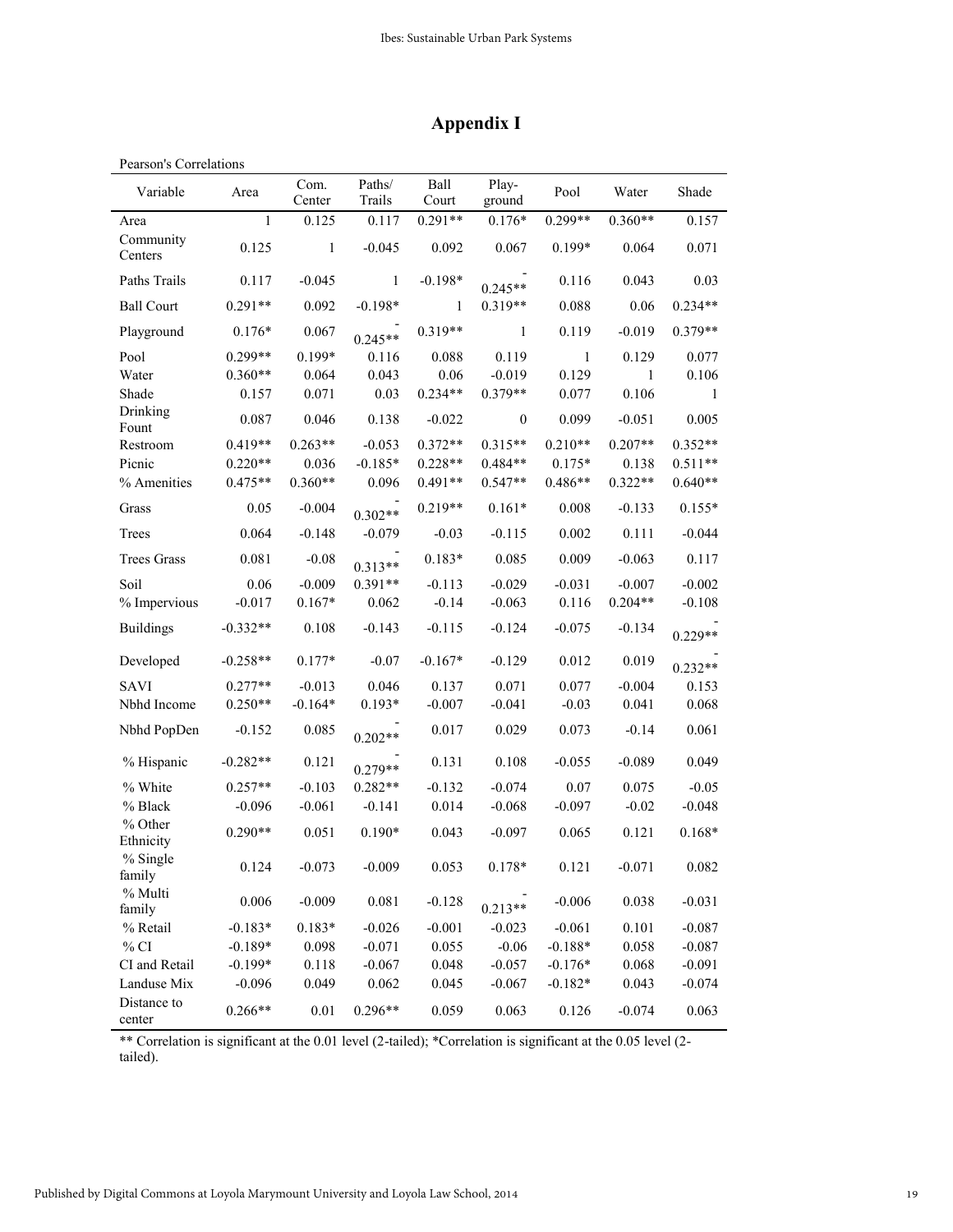| Variable              | Drink<br>Fount   | Rest-<br>room  | Picnic    | Amen-<br>ities | Grass        | Trees     | Trees<br>Grass | Soil      | Imperv.   |
|-----------------------|------------------|----------------|-----------|----------------|--------------|-----------|----------------|-----------|-----------|
| Area                  | 0.087            | $0.419**$      | $0.220**$ | $0.475**$      | 0.05         | 0.064     | 0.081          | 0.06      | $-0.017$  |
| Community<br>Centers  | 0.046            | $0.263**$      | 0.036     | $0.360**$      | $-0.004$     | $-0.148$  | $-0.08$        | $-0.009$  | $0.167*$  |
| Paths Trails          | 0.138            | $-0.053$       | $-0.185*$ | 0.096          | $0.302**$    | $-0.079$  | $0.313**$      | $0.391**$ | 0.062     |
| <b>Ball Court</b>     | $-0.022$         | $0.372**$      | $0.228**$ | $0.491**$      | $0.219**$    | $-0.03$   | $0.183*$       | $-0.113$  | $-0.14$   |
| Playground            | $\mathbf{0}$     | $0.315**$      | 0.484**   | $0.547**$      | $0.161*$     | $-0.115$  | 0.085          | $-0.029$  | $-0.063$  |
| Pool                  | 0.099            | $0.210**$      | $0.175*$  | $0.486**$      | 0.008        | 0.002     | 0.009          | $-0.031$  | 0.116     |
| Water                 | $-0.051$         | $0.207**$      | 0.138     | $0.322**$      | $-0.133$     | 0.111     | $-0.063$       | $-0.007$  | $0.204**$ |
| Shade                 | 0.005            | $0.352**$      | $0.511**$ | $0.640**$      | $0.155*$     | $-0.044$  | 0.117          | $-0.002$  | $-0.108$  |
| Drinking<br>Fount     | 1                | $\overline{0}$ | 0.015     | $0.216**$      | $-0.005$     | 0.024     | 0.007          | 0.008     | 0.023     |
| Restroom              | $\boldsymbol{0}$ | $\mathbf{1}$   | $0.476**$ | $0.723**$      | 0.104        | $-0.071$  | 0.058          | 0.033     | $-0.055$  |
| Picnic                | 0.015            | $0.476**$      | 1         | $0.665**$      | $0.268**$    | 0.071     | $0.278**$      | $-0.151$  | $-0.03$   |
| % Amenities           | $0.216**$        | $0.723**$      | $0.665**$ | 1              | 0.129        | $-0.061$  | 0.085          | 0.008     | 0.014     |
| Grass                 | $-0.005$         | 0.104          | $0.268**$ | 0.129          | $\mathbf{1}$ | $-0.087$  | $0.858**$      | $0.714**$ | $0.267**$ |
| Trees                 | 0.024            | $-0.071$       | 0.071     | $-0.061$       | $-0.087$     | -1        | $0.437**$      | $0.394**$ | 0.064     |
| <b>Trees Grass</b>    | 0.007            | 0.058          | $0.278**$ | 0.085          | 0.858**      | $0.437**$ | 1              | $0.848**$ | $0.209**$ |
| Soil                  | 0.008            | 0.033          | $-0.151$  | 0.008          | $0.714**$    | $0.394**$ | $0.848**$      | 1         | $-0.180*$ |
| % Impervious          | 0.023            | $-0.055$       | $-0.03$   | 0.014          | $0.267**$    | 0.064     | $0.209**$      | $-0.180*$ | -1        |
| <b>Buildings</b>      | $-0.039$         | $0.215**$      | $0.372**$ | $0.302**$      | $0.317**$    | $0.265**$ | $0.422**$      | 0.005     | 0.129     |
| Developed             | $-0.015$         | $-0.191*$      | $0.293**$ | $0.216**$      | $0.390**$    | $-0.159*$ | $0.435**$      | $-0.101$  | $0.678**$ |
| <b>SAVI</b>           | $-0.056$         | $0.167*$       | $0.183*$  | $0.183*$       | $0.219**$    | 0.133     | $0.266**$      | $-0.108$  | $0.251**$ |
| Nbhd Income           | 0.094            | 0.002          | 0.056     | 0.043          | $-0.043$     | 0.116     | 0.021          | $0.159*$  | $-0.139$  |
| Nbhd PopDen           | $-0.081$         | $-0.141$       | 0.077     | $-0.037$       | $0.313**$    | 0.047     | $0.307**$      | $0.371**$ | 0.106     |
| % Hispanic            | $0.216**$        | 0.11           | 0.047     | 0.008          | $-0.008$     | $0.207**$ | $-0.114$       | $-0.052$  | 0.11      |
| % White               | $0.207**$        | $-0.129$       | 0.011     | $0.01\,$       | 0.023        | $0.243**$ | 0.146          | 0.036     | $-0.086$  |
| % Black               | $-0.072$         | 0.03           | $0.231**$ | $-0.142$       | $-0.109$     | $-0.191*$ | $-0.197*$      | 0.054     | $-0.074$  |
| % Other<br>Ethn.      | 0.15             | $0.185*$       | 0.046     | $0.196*$       | 0.102        | 0.019     | 0.102          | 0.003     | 0.019     |
| % Single fam          | $-0.007$         | 0.063          | 0.12      | 0.113          | 0.077        | 0.058     | 0.099          | $-0.044$  | $-0.053$  |
| % Multi fam           | 0.061            | $-0.11$        | $-0.096$  | $-0.1$         | 0.013        | 0.051     | 0.038          | $-0.017$  | $-0.032$  |
| % Retail              | $-0.022$         | $-0.058$       | $-0.13$   | $-0.046$       | $0.268**$    | $-0.046$  | $0.266**$      | 0.117     | $0.220**$ |
| $\%$ CI               | $-0.052$         | 0.029          | $-0.07$   | $-0.07$        | $-0.092$     | $-0.147$  | $-0.159*$      | 0.071     | 0.082     |
| CI and Retail         | $-0.049$         | 0.015          | $-0.085$  | $-0.07$        | $-0.128$     | $-0.137$  | $-0.186*$      | 0.083     | 0.111     |
| Landuse Mix           | $-0.013$         | 0.012          | $-0.095$  | $-0.059$       | $-0.056$     | $-0.033$  | $-0.068$       | 0.071     | $-0.041$  |
| Distance to<br>center | $0.165*$         | $-0.131$       | $-0.003$  | 0.107          | 0.035        | $-0.022$  | 0.021          | $0.176*$  | $-0.183*$ |

Appendix I: Person's Correlations (continued)

\*\* Correlation is significant at the 0.01 level (2-tailed); \*Correlation is significant at the 0.05 level (2-tailed).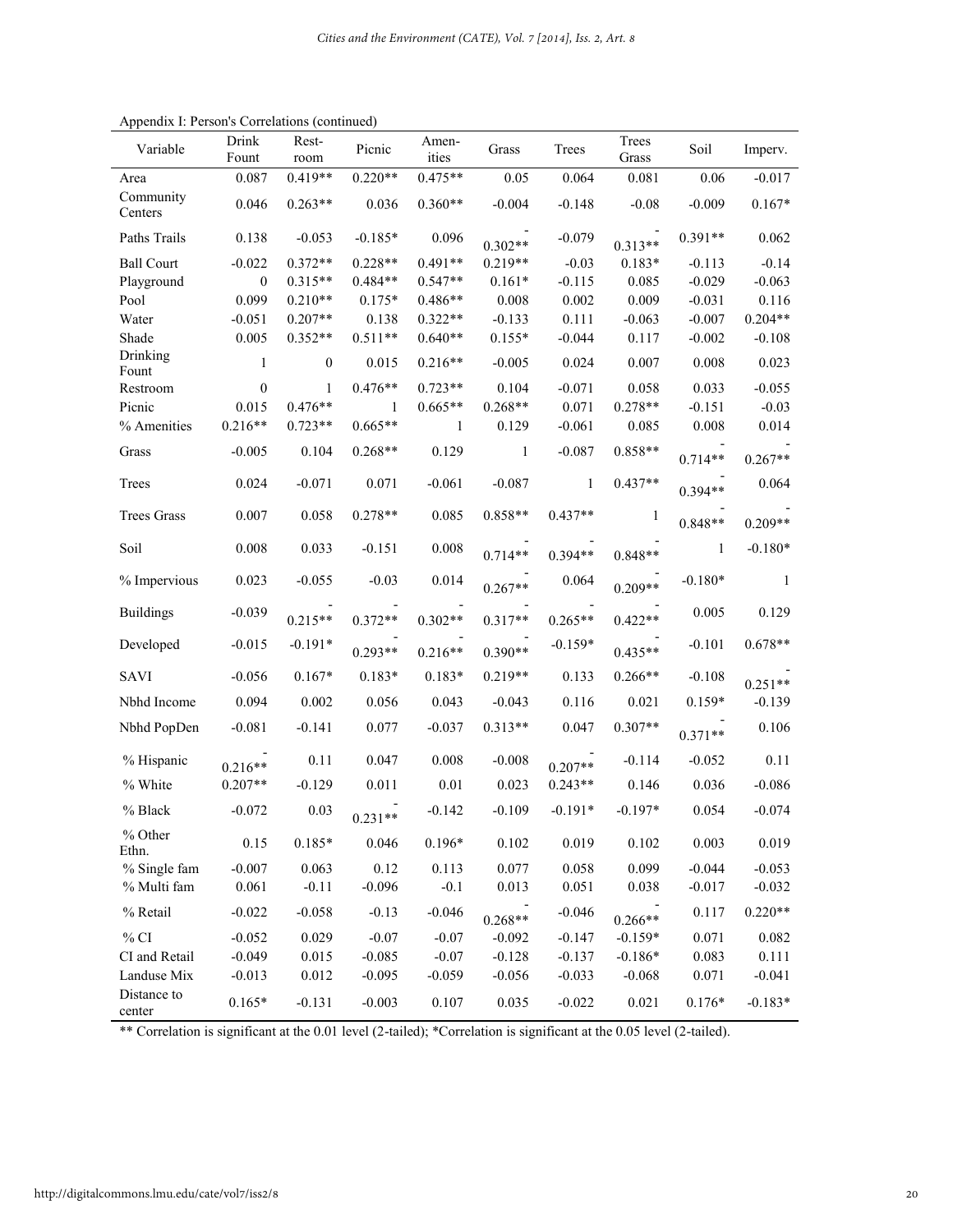#### **LITERATURE CITED**

Adhya, A, P Plowright, and J Stevens. 2010. Defining Sustainable Urbanism: towards a responsive urban design. *Proceedings of the Conference on Sustainability and the Built Environment*. King Saud University, Saudi Arabria. January 3-6, 2010.

Alexander, C. 1977. *A pattern language*. New York: Oxford University Press.

- Andersson, E, S Barthel, and K Ahrné. 2007. Measuring social-ecological dynamics behind the generation of ecosystem services. *Ecological Applications* 17(5): 1267-1278.
- Bagheri A, and P Hjorth. 2007. Planning for sustainable development: a paradigm shift towards a process-based approach. *Sustainable Development* 15(2): 83–96, March/April 2007.
- Barradas, V. 1991. Air temperature and humidity and human comfort index of some city parks of Mexico City. *Int J Biometeoro* 35: 24–28.
- Bauman A, B Smith, L Stoker, L, B Bellew, and M Booth. 1999. Geographical influences upon physical activity participation: evidence of a coastal effect. *Aust N Z J Public Health* 23: 322–4.
- Bedimo-Rung, A, A Mowen, and D Cohen. 2005. The significance of parks to physical activity and public health: A conceptual model. *American Journal of Preventive Medicine* 282S2.
- Bolin, B, S Grineski, and T Collins. 2005. The Geography of Despair; Environmental Racism and the Making of South Phoenix, Arizona, USA. *Human Ecology Review* 12 (2): 156.
- Bolund, P, and S Hunhammar. 1999. Ecosystem Services in Urban Areas. *Ecological Economics* 29 (2): 293–301.
- Boone, C, G Buckley, M Grove, and C Sister. 2009. Parks and People: An Environmental Justice Inquiry in Baltimore, Maryland. *Annals of the Association of American Geographers* 99(4): 767-787.
- Brownlow, A. 2006: An archaeology of fear and environmental change in Philadelphia. *Geoforum* 37, 227–45.
- Byrne, J and J Wolch. 2009. Nature, race, and parks: past research and future directions for geographic research. *Progress in Human Geography* 33(6): 743-765.
- CAP-LTER. 2005. *Quickbird Image* August 11, 2005, Multiband. [http://sbc.lternet.edu/cgi](http://sbc.lternet.edu/cgi-bin/LTER_vocab_showDataset.cgi?docid=knb-lter-cap.373.2)[bin/LTER\\_vocab\\_showDataset.cgi?docid=knb-lter-cap.373.2](http://sbc.lternet.edu/cgi-bin/LTER_vocab_showDataset.cgi?docid=knb-lter-cap.373.2) (last accessed Oct 2014).
- CATS (Center for Applied Transect Studies). 2009. Smart Code 9.2. *The Town Paper Publisher*, 1–72.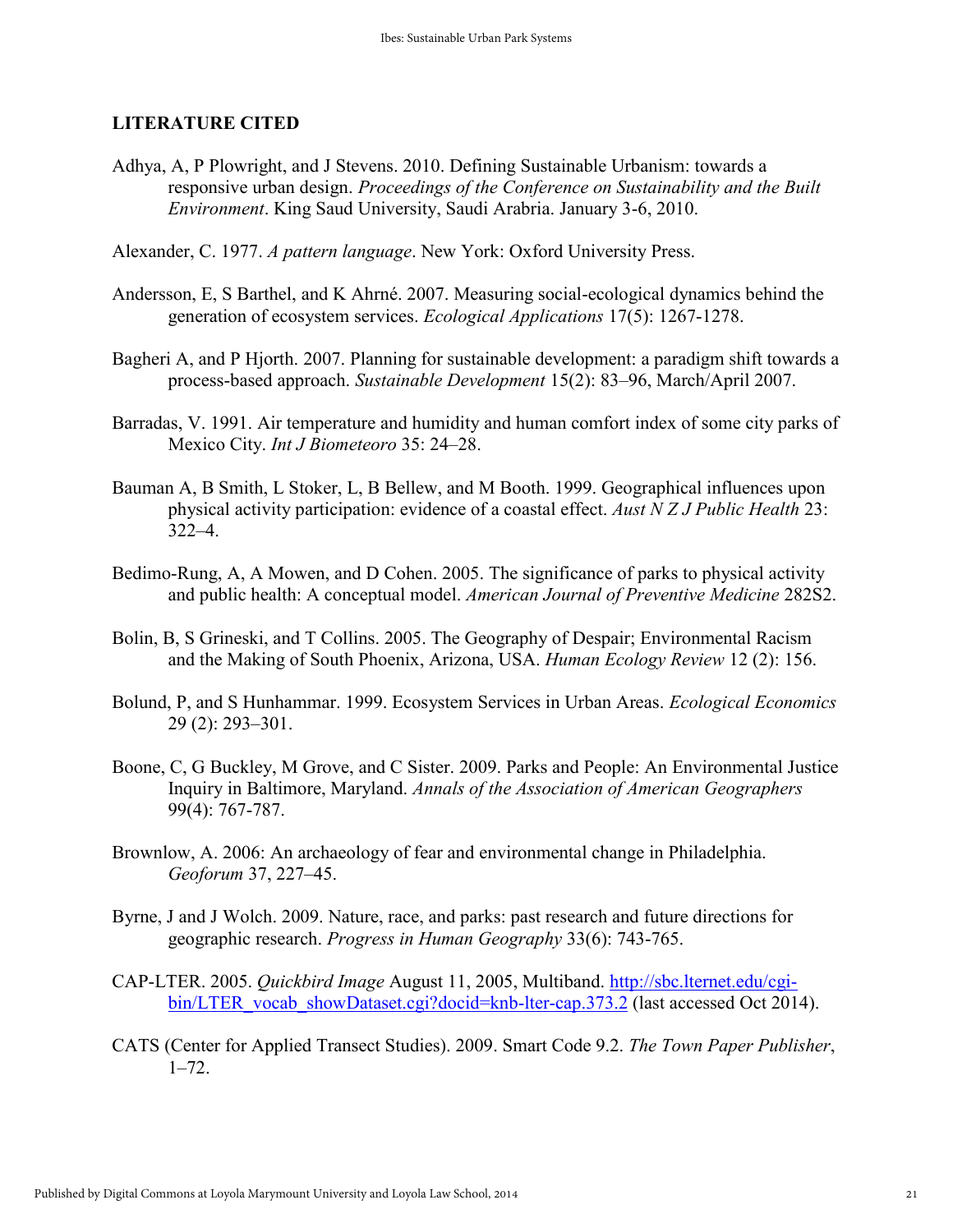- Campbell, S. 1996. Green cities, growing cities, just cities?: Urban planning and the contradictions of sustainable development. *Journal of the American Planning Association* 62(3): 296.
- Carstens, Diane Y. 1993. *Site Planning and Design for the Elderly: Issues, Guidelines, and Alternatives.* Van Nostrand Reinhold Company, New York, NY.
- Chiesura, A. 2004. The role of urban parks for the sustainable city. *Landscape and Urban Planning* 68: 129-138.
- Chiesura, A, and R De Groot. 2003. Critical Natural Capital: a Socio-Cultural Perspective. *Ecological Economics* 44 (2-3): 219–31.
- City of Phoenix. 2010. *Alphabetical listing of city parks.* http://phoenix.gov/parks/alphapks.html. (last accessed Oct 2014).
	- \_\_\_\_\_\_\_\_. 2012. *South Mountain*.<http://archive.today/6gnM> (last accessed Oct 2014).

 $\therefore$  2014. City of Phoenix > Public Information Office > Points of Pride. https://www.phoenix.gov/pio/points-of-pride. Map at: https://www.phoenix.gov/pddsite/Documents/PlanPHX\_Points\_of\_Pride.pdf#search=sou th%20mountain%20point%20of%20pride (last accessed Oct 2014).

- Climate-zone.com. 2003. *Phoenix, temperatures.* [http://www.climate-zone.com/climate/united](http://www.climate-zone.com/climate/united-states/arizona/phoenix/)[states/arizona/phoenix/#](http://www.climate-zone.com/climate/united-states/arizona/phoenix/) (last accessed Oct 2014).
- Cohen, D., J. Ashwood, M. Scott, A. Overton, K. Evenson, L. Staten. D. Porter, T. McKenzie, and S. Catellier. 2006. Public Parks and Physical Activity Among Adolescent Girls. *Pediatrics*. 118(5).
- Coley, R., W. Sullivan, and F. Kuo. 1997. Where Does Community Grow?: The Social Context Created by Nature in Urban Public Housing. *Environment and Behavior* 29: 468.
- Cranz, G and M Boland. 2004. Defining the Sustainable Park: A Fifth Model for Urban Parks. *Landscape Journal* 23(2): 102-20.
- Crompton, J. 2001. The impact of parks on property values: A review of the empirical evidence. *Journal of Leisure Research* 33(1): 1-31.
- Cutts, B, K Darby, C Boone, and A Brewis. 2009. City Structure, Obesity, and Environmental Justice: an Integrated Analysis of Physical and Social Barriers to Walkable Streets and Park Access. *Social Science & Medicine*, September, 1–9.
- Davis, J. 2004. *Psychological Benefits of Nature Experiences: An Outline of Research and Theory.* Naropa University.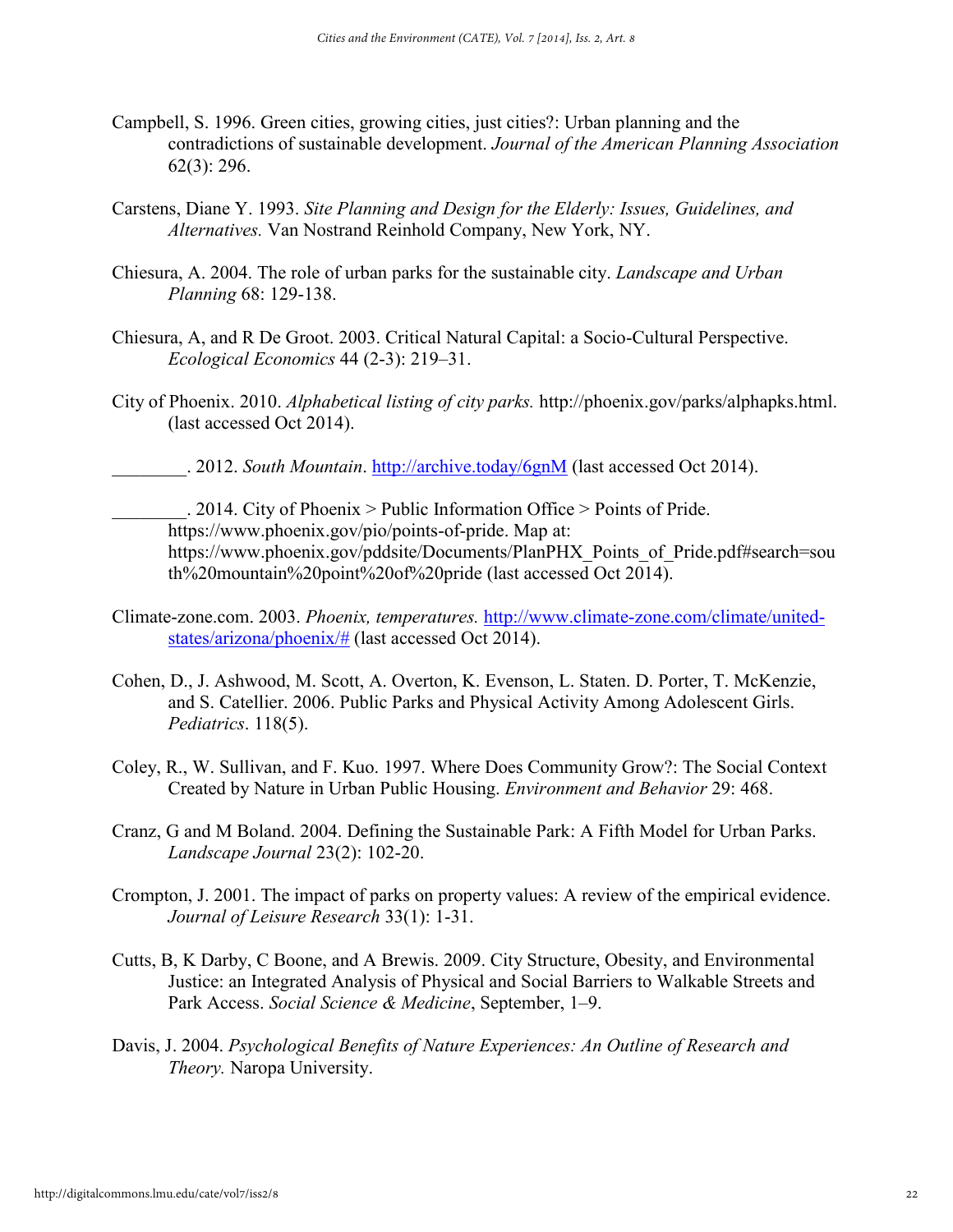- Duany, A. 2002. Introduction to the Special Issue: The Transect. *Journal of Urban Design* 7(3): 251–260.
- Duany, A, and E Talen. 2002. Transect Planning. *Planning* 68 (3).
- Duany, A and D Brain. 2005. *Regulating As If Humans Matter. The Transect and Post-Suburban Planning.* In Regulating Place: Standards and the Shaping of Urban America. E. Ben Joseph and T. S. Szold (eds.). Routledge, New York, 293–332.
- Esbah, H, E Cook, and J Ewan. 2009. Effects of increasing urbanization on the ecological integrity of open space preserves. *Environmental Management* 43:846–862.
- Faeth, S., C. Bang, and S. Saari. 2011. Urban biodiversity: patterns and mechanisms. Ann. *N.Y. Acad. Sci.* 1223 (2011) 69–81.
- Faeth, S, P Warren, E Shochat, and W. Marussich. 2005. Trophic dynamics in urban communities. *BioSci*. 55: 399–407.
- Flint, A. 2012. *Restaurants Really Can Determine the Fate of Cities and Neighborhoods*. http://www.citylab.com/politics/2014/07/how-food-drives-cities-resurgences/374806/ (last accessed Oct 2014).
- Floyd, M., J. Spengler, J. Maddock. P. Gobster, and L. Suau. 2008. Environmental and Social Correlates of Physical Activity in Neighborhood Parks: An Observational Study in Tampa and Chicago. *Leisure Sciences*. 30(4): 360–375.
- Forsyth, A and L Musacchio. 2005. *Designing Small Parks.* New Jersey: John Wiley and Sons, Inc.
- Gandy, M. 2002: Concrete and clay: reworking nature in New York City. Cambridge, MA: The MIT Press.Burns, R, R Burns. 2008. *Business research methods and statistics using SPSS*. UK: SAGE Publications Ltd.
- Geddes, P. 1915. *Cities in Evolution: An Introduction to the Town Planning Movement and to the Study of Civics*. London: Williams & Norgate.
- Giles-Corti, B and R Donovan. 2002. The relative influence of individual, social and physical environment determinants of physical activity. *Social Science and Medicine* 54: 1793- 1812.
- Giles-Corti, B., M. Broomhall, M. Knuiman, C. Collins, K. Douglas, K. Ng, A. Lange, and R. Donovan. 2005. Increasing walking: How important is distance to, attractiveness, and size of public open space? *American Journal of Preventive Medicine* 28(2): 169.
- Gober, P. 2006. *Metropolitan Phoenix: Place making and community building in the desert*. Philadelphia: University of Pennsylvania Press.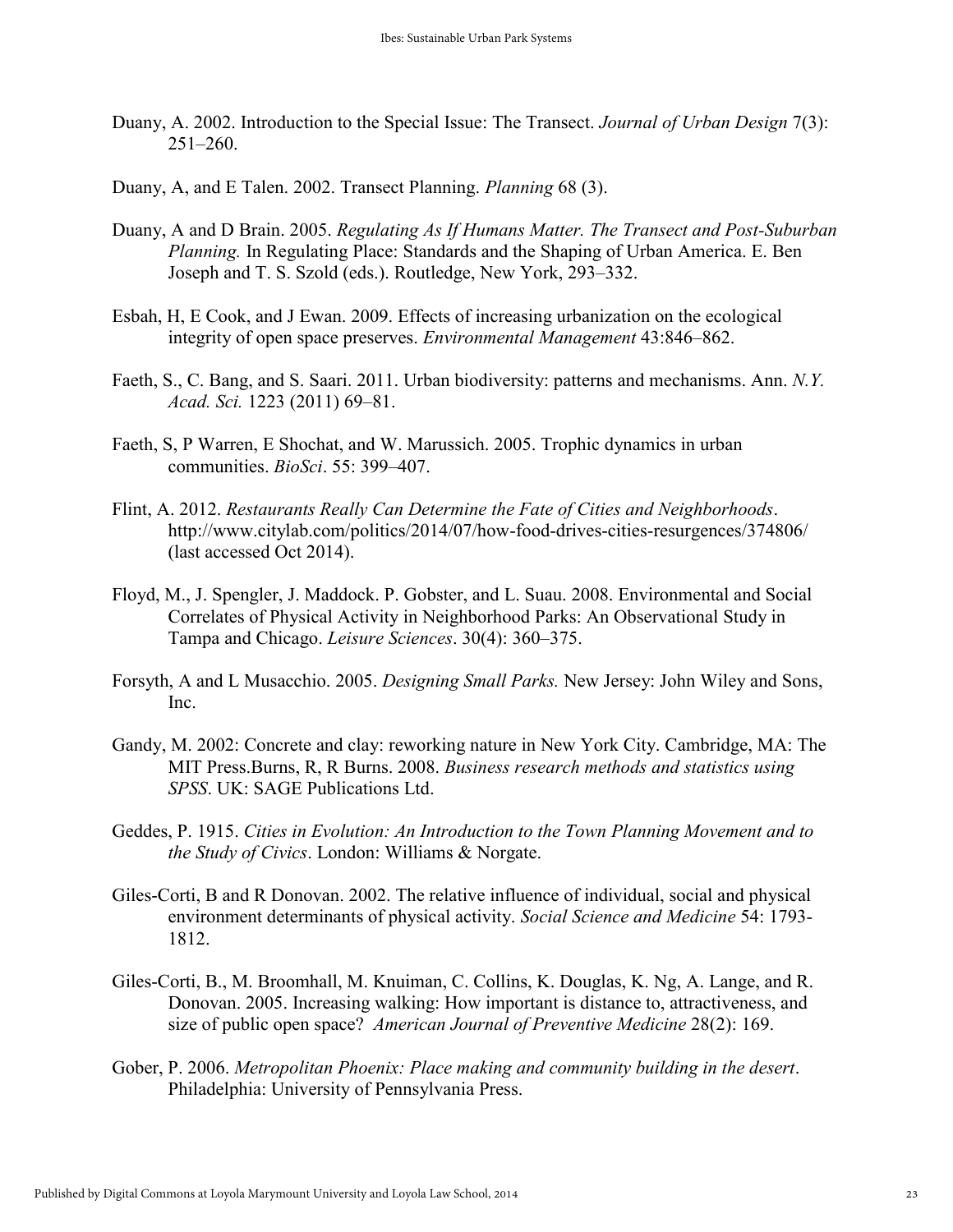Gobster, P. 1998. Urban Parks as Green Walls or Green Magnets? Interracial Relations in Neighborhood Boundary Parks. *Landscape and Urban Planning* 41 (1998) 43-55.

\_\_\_\_\_\_\_\_. 2001. Visions of Nature: Conflict and Compatibility in Urban Park Restoration. *Landscape and Urban Planning* 56 (1-2): 35–51.

\_\_\_\_\_\_\_\_. 2002. Managing urban parks for a racially and ethnically diverse clientele. *Leisure Sciences* 24: 143-159.

- Gobster, P and Westphal, L. 2004. The human dimensions of urban greenways: Planning for recreation and related experiences. *Landscape and Urban Planning* 68(2-3): 147.
- Goodland, R. 1995. The concept of environmental sustainability. *Annual review of ecology and systematics*, 1-24.
- Gordon-Larsen, P, M Nelson, P Page, and B Popkin. 2006. Inequality in the built environment underlies key health disparities in physical activity and obesity. *Pediatrics* 117: 417-424.
- Harnik, P. 2010. *Urban Green: Innovative Parks for Resurgent Cities.* Washington, D.C.: Island Press.
- Harnik, P and B Welle. 2009. *Measuring Economic Value City Park System.* Chicago: Graham Foundation for Advanced Studies in the Fine Arts.
- Hedquist, B and A Brazel. 2006. Urban, residential, and rural climate comparisons from mobile transects and fixed stations: Phoenix, Arizona. Journal of the Arizona-Nevada Academy of *Science* 38(2): 77-87.
- Heerwagen, J and G Orians. 2002. *The ecological world of children*. In: Kahn, P.H.J, and S.R. Kellert (eds.), Children and Nature: Psychological, Sociocultural, and Evolutionary Investigations. MIT Press, Cambridge MA, pp. 29-64.
- Hope, D., C. Gries, W. Zhu, W. Fagan, C. Redman, N. Grimm, A. Nelson, C. Martin, and A. Kinzig. 2003. Socioeconomics drive urban plant diversity. PNAS 100 (15).
- Huete, A. 1998. A soil-adjusted vegetation index (SAVI). *Remote Sensing of Environment* 25(3). http://www.sciencedirect.com/science/article/pii/003442578890106X.
- Imhoff, M., C. Tucker, W. Lawrence, and D. Stutzer. 2000. The use of multisource satellite and geospatial data to study the effect of urbanization on primary productivity in the United States. IEEE Trans. *Geosci. Remote Sens.* 38: 2549–2556.
- Irwin, E. 2002. The Effects of Open Space on Residential Property Values. *Land Economics* 78  $(4)$ : 465.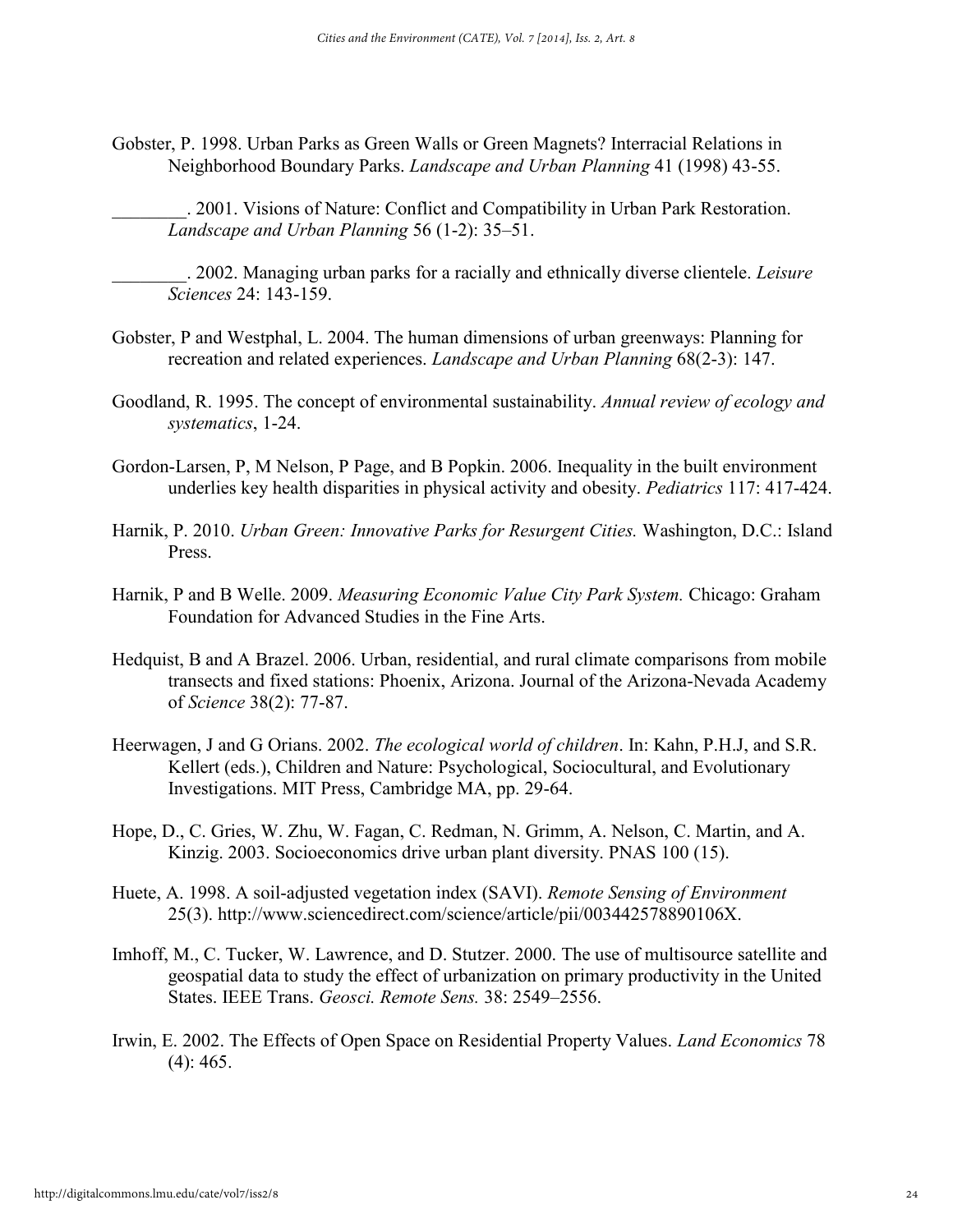- Isenberg, J, N Quisenberry. 2002. Play: Essential for All Children; A Position Paper. *Association for Childhood Education International*, 9 pp.
- IUCN. 2006. The Future of Sustainability: Re-thinking Environment and Development in the Twenty-first Century. *Report of the IUCN Renowned Thinkers Meeting,* 29–31 January 2006. (last accessed Oct 2014).
- Jacobs, J. 1961. *The Death and Life of Great American Cities.* New York: Random House.
- Jauregui, E. 1991. Influence of a large urban park on temperature and convective precipitation in a tropical city. *Energ. Buildings* 15: 467–473
- Jenerette, G, S Harlan, A Brazel, N Jones, L Larsen, and W Stefanov. 2007. Regional relationships between surface temperature, vegetation, and human settlement in a rapidly urbanizing ecosystem. *Landscape Ecol* 22: 353–365.
- Jenerette, D, S Harlan, W Stefanov, and C Martin. 2011. Ecosystem Services and Urban Heat Riskscape Moderation: Water, Green Spaces, and Social Inequality in Phoenix, USA. *Ecological Applications* 21 (7): 2637.
- Kaczynski, A., L. Potwarka, and B. Saelens. 2008. Association of Park Size, Distance, and Features With Physical Activity in Neighborhood Parks. *American Journal of Public Health* 98(8): 1451-1456.
- Kaye, J., R. McCulley, and I. Burke. 2005. Carbon fluxes, nitrogen cycling, and soil microbial communities in adjacent urban, native and agricultural ecosystems. *Glob. Change Biol*. 11: 575–587.
- Kinzig, A., Warren, P., Martin, C., Hope, D., and Katti, M. 2005. The effects of human socioeconomic status and cultural characteristics on urban patterns of biodiversity. *Ecology and Society*, *10*(1), 23.
- Kuo, F., W. Sullivan, R. Coley, and L. Brunson. 1998. Fertile ground for community: Inner-city neighborhood common spaces. *American Journal of Community Psychology* 26: 823- 851.
- Larson, K., Gustafson, A., and Hirt, P. 2009. Insatiable Thirst and a Finite Supply: An Assessment of Municipal Water-Conservation Policy in Greater Phoenix, Arizona, 1980– 2007. *Journal of Policy History*, *21*(02), 107–137.Lindsey, G. 2003. Sustainability and urban greenways. *Journal of the American Planning Association* 69(2): 165.
- Li, F, K Fisher, R Brownson, and M Bosworth. 2005. Multilevel Modeling of Built Environment Characteristics Related to Neighborhood Walking Activity in Older Adults. Journal of Epidemiology and Community Health 59: 558–564.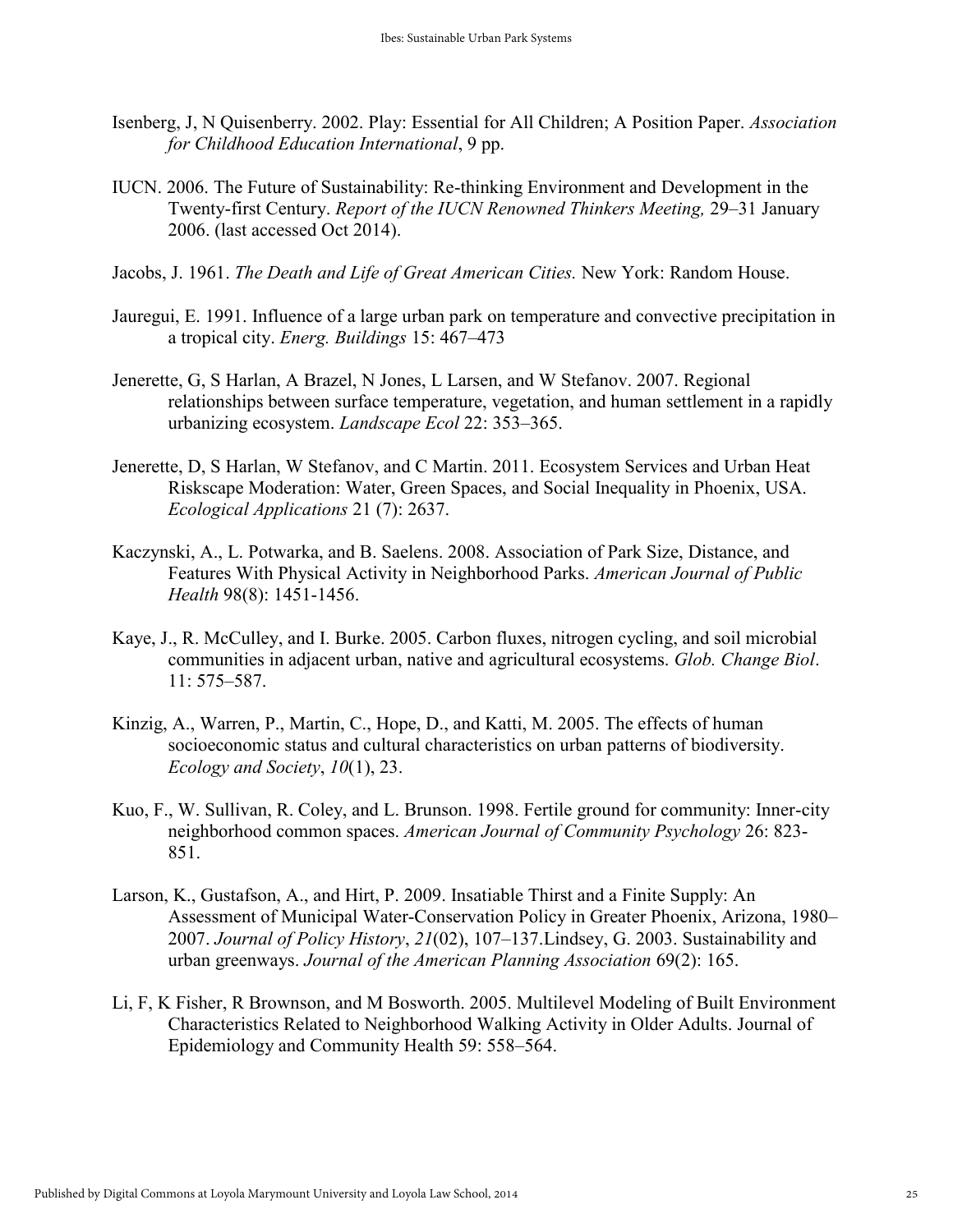- Liu, J., T. Dietz, S. Carpenter, M. Alberti, C. Folke, E. Moran, A. Pell, R. Deadman, T. Kratz, J. Lubchenco, E. Ostrom, A. Ouyang, W. Provencher, C. Redman, S. Schneider, W. Taylor. 2007. Complexity of Coupled Human and Natural Systems. *Science* 317(1513).
- Loukaitou-Sideris, A. 1995. Urban Form and Social Context: Cultural Differentiation in the Uses of Urban Parks. *Journal of Planning Education and Research* 14:89–102.
- Low, S, D Taplin, and S Scheld. 2005. *Rethinking Urban Parks: Public Space and Cultural Diversity*. Austin: University of Texas Press.
- Low, T. 2008, *Light imprint handbook*. Miami: New Urban Press.
- Lutzenhiser, M and N Netusil. 2001. The effect of open spaces on a home's sale price. *Contemporary Ecomic Policy* 19: 291.
- Madanipour, A. 1999. Why are the design and development of public spaces significant for cities? *Environment and Planning B: Planning and Design* 26: 879-891.
- Marne, P. 2001. Whose public space was it anyways?: Class, gender and ethnicity in the creation of Sefton and Stanley parks, Liverpool, 1858-1872. *Social and Cultural Geography* 2(4): 421-443.
- Marris, E. 2009. Ragamuffin Earth. *Nature* 460: 450-453.
- Martin C, P Warren, and A Kinzig. 2003. Landscape vegetation in small urban parks and surrounding neighborhoods: Are socioeconomic characteristics a useful predictor of vegetation taxa richness and abundance?. Hortscience 38:733.
- Massey, D. 1994. *Space, Place, and Gender.* Minneapolis: University of Minnesota Press.
- McHarg, I. 1965. *Design with nature.* New York: Doubleday & Company, Inc.
- McKinney, M. 2008. Effects of urbanization on species richness: a review of plants and animals. *Urban Ecosyst.* 11: 161–176.
- McPherson, E. 1994. *Cooling Urban Heat Islands with Sustainable Landscapes*. In: Platt, Rutherford H.; Rowntree, Rowan A.; Muick, Pamela C.; eds. The ecological city: preserving and restoring urban biodiversity. Amherst, MA: University of Massachusetts Press: 151-171.
- Mind. 2007*. Ecotherapy: The Green Agenda for Mental Health.* Mind: For better mental health, London, pp, 36.
- Mitchell, D. 1995. The end of public space? People's Park, definitions of the public, and democracy. *Annals of the Association of American Geographers* 85, 108-133.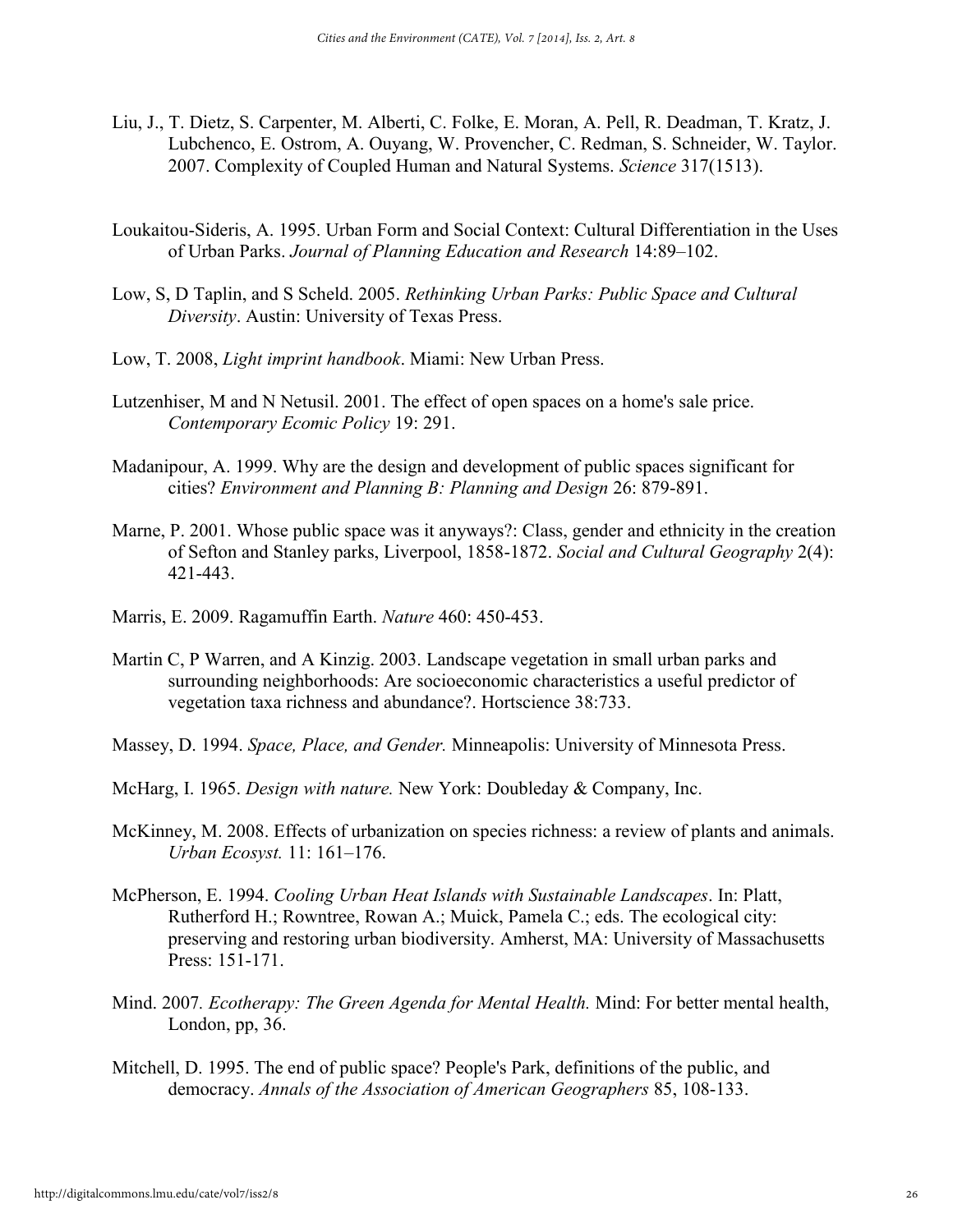- Mokdad, A. E. Ford, B. Bowman, W. Dietz, F. Vinicor, and V. Bales,. 2003. Prevalence of obesity, diabetes, and obesity-related health factors. *The Journal of the American Medical Association* 289(1): 76–79.
- Molotch, H, and L Norén, eds. 2010. *Toilet: Public restrooms and the politics of sharing*. NYU **Press**.
- Moore, L, A Diez Roux, K Evenson, A McGinn, and S Brines. 2008. Availability of Recreational Re- sources in Minority and Low Socioeconomic Status Areas. *American Journal of Preventive Medicine.* 34(1): 16-22
- Nicholls, S. 2001. Measuring the accessibility and equity of public parks: a case study using GIS. *Managing Leisure* 6, 201–219.
- NOAA. 2004. *Ranking of cities based on % annual possible sunshine in descending order from most to least average possible sunshine.* http://www.ncdc.noaa.gov/oa/climate/online/ccd/pctposrank.txt. (last accessed Oct 2014).

\_\_\_\_\_\_\_\_. 2010. *National weather service forecast office: Phoenix, Arizona.*  http://www.nws.noaa.gov/climate/xmacis.php?wfo=psr. (last accessed Oct 2014).

- Nowak, D. and G. Heisler 2011. *Air Quality Effects of Urban Trees and Parks*. National Recreation Parks Association. Available online at: http://www.nrpa.org/uploadedFiles/nrpa.org/Publications\_and\_Research/Research/Papers /Nowak-Heisler-Summary.pdf
- NRPA (National Recreation and Parks Association). 2012. *Parks and Recreation in Underserved Areas: A Public Health Perspective.* http://www.nrpa.org/uploadedFiles/nrpa.org/Publications\_and\_Research/Research/Papers /Parks-Rec-Underserved-Areas.pdf
- Papas, M., A. Alberg, R. Ewing, K. Helzlsouer, T. Gary, and A. Klassen. 2007. The built environment and obesity. *Epidemiologic Reviews* 29(1), 129–143.
- Parés, M and D Sauri. 2007. *Integrating Sustainabilities in a Context of Economic, Social, and Urban Change: The case for public spaces in the metropolitan region of Barcelona.* In The sustainable development paradox: Urban political economy in the United States and Europe, edited by R. Krueger adn D. Gibbs, 160-191. New York: Guilford Press.
- Parés, M, D Sauri, and E Domene. 2006. Evaluating the environmental performance of urban parks in Mediterranean cities: An example from the Barcelona Metropolitan Region. *Environmental Managemen*t 39(5): 750-759.
- Pretty, J, R Hine, and J Peacock. 2006. Green Exercise: The Benefits of Activities in Green Places. *Biologist* 53, 3: 143-48.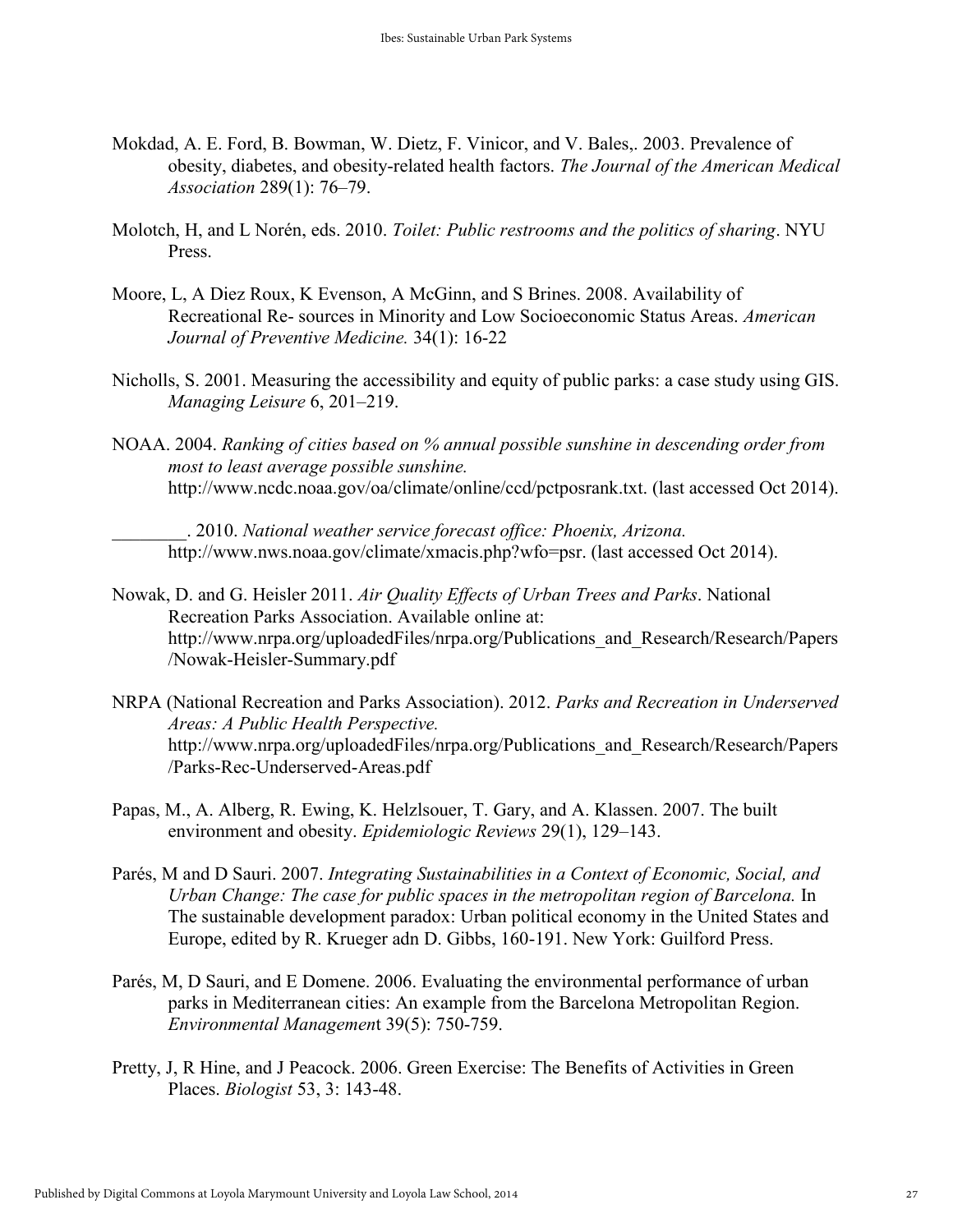- Pulido, L. 2000. Rethinking Environmental Racism: White Privilege and Urban Development in Southern California. *Annals of the Association of American Geographer* 90,1,12-40.
- Rabinovitch, J. 1992. Curitiba: Towards sustainable urban development. *Environment and Urbanization* 4(2): 62.
- Roseland, M. 2000. Sustainable community development: Integrating environmental, economic, and social objectives. *Progress in Planning* 54(2): 73.
- Rosenberger, R, Y Sneh, T Phipps, and R Gurvitch, 2005. A Spatial Analysis of Linkages between Health Care Expenditures, Physical Inactivity, Obesity and Recreation Supply. *Journal of Leisure Research* 37(2).
- Rosenzweig, M. 2003. Reconciliation ecology and the future of species diversity. *Oryx* 37(2): 194-205.
- Ross, A. 2011. *Bird on Fire: Lessons from the World's Least Sustainable City.* London: Oxford University Press.
- Schilling, J. 2010. *Towards a Greener Green Space Planning.* Thesis, Lund University, International Master's Programme in Environmental Studies and Sustainability Science.
- Schmidli, P. 1996. *Climate of Phoenix.* http://www.public.asu.edu/~atrsc//phxwx.htm?q=cerveny/phxwx.htm. (last accessed Oct 2014).
- Shochat, E, P Warren, S Faeth, N McIntyre, and D Hope. 2006. From patterns to emerging processes in mechanistic urban ecology. *Trends in Ecology and Evolution* 21(4): 186.
- Shochat, E., S. Lerman, J. Anderies, P. Warren, S. Faeth, and C. Nilon. 2010. Invasion, competition, and biodiversity loss in urban ecosystems. *BioSci*. 60: 199–208.
- Sister, C, J Wolch, and J Wilson. 2010. Got Green? Addressing Environmental Justice in Park Provision. *GeoJournal* 75 (3): 229–48. doi:10.1007/s10708-009-9303-8.
- Sorlien S and E Talen. 2012. Out of place: Context-based codes and the transect. In, *Sustainable Urbanism and Beyond: Rethinking Cities for the Future*, edited by Tigran Haas.
- Spronken-Smith R. and T. Oke. 1998. The thermal regime of urban parks in two cities with different summer climates. *Int J Remote Sens* 19: 2085–2104.
- Talen, E. 1998. Visualizing fairness: Equity maps for planners. *Journal of the American Planning Association*. Winter.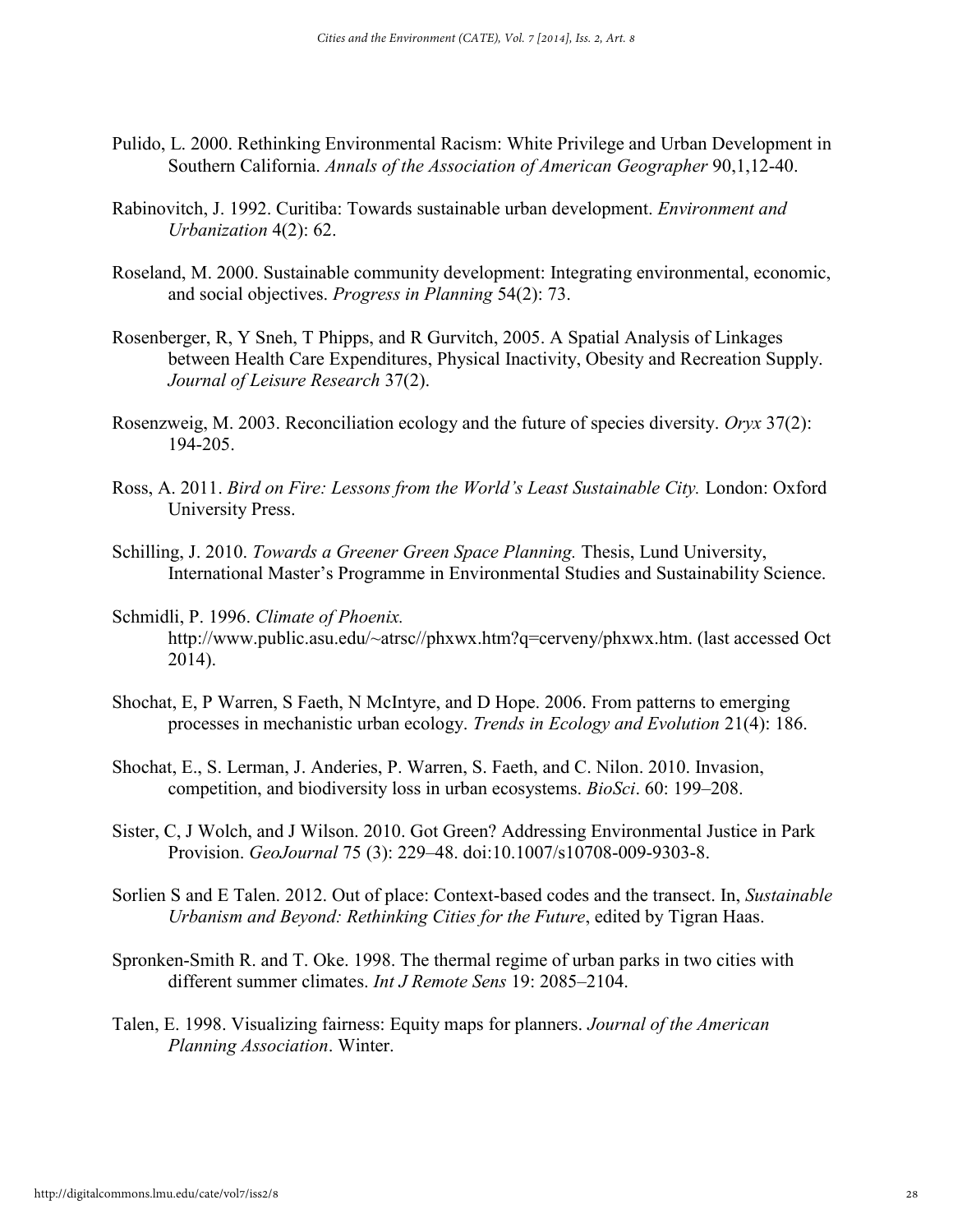\_\_\_\_\_\_\_\_. 2002. Pedestrian Access as a Measure of Urban Quality. *Planning Practice and Research* 17 (3). Taylor & Francis: 257–78.

\_\_\_\_\_\_\_\_. 2006. Design That Enables Diversity: the Complications of a Planning Ideal. *Journal of Planning Literature* 20 (3): 233.

\_\_\_\_\_\_\_\_. 2010. The Spatial Logic of Parks. *Journal of Urban Design* 15 (4): 473–91.

- Talen, E., and L. Anselin. 1998. Assessing spatial equity: an evaluation of measures of accessibility to public playgrounds. *Environment and Planning A* 30:595-613.
- Timperio, A, K Ball, J Salmon, R Roberts, and D Crawford. (2007). Is availability of public open space equitable across areas? *Health & Place* 13, 335–340.
- TPL (Trust for Public Land). 2011. *City Park Facts.* Center for City Park Excellence The Trust for Public Land. Available online at: http://www.tpl.org/publications/books-reports/ccpepublications/city-park-facts-report-(2011).html
- Tucci, C. 2004. *Integrated Flood Management – Case Study Brazil: Flood Management in Curitiba Metropolitan Area.* World Meteorological Organization and Global Water Partnership's Associated Programme on Flood Management. January 2004. http://www.apfm.info/pdf/case\_studies/cs\_brazil.pdf
- Tzoulas, K, K Korpela, S Venn, V Yli-Pelkonen, A Kazmierczak, J Niemela, and P James. 2007. Promoting Ecosystem and Human Health in Urban Areas Using Green Infrastructure: a Literature Review. *Landscape and Urban Planning* 81 (3): 167–78.
- U.S. Census. 2010. *American Factfinder.* http://factfinder2.census.gov/faces/nav/jsf/pages/index.xhtml. (last accessed Oct 2014).
- Walker, B., L. Gunderson, A. Kinzig, C. Folke, S. Carpenter, and L. Schultz. 2006. A Handful of Heuristics and Some Propositions for Understanding Resilience in Social-Ecological Systems. *Ecology and Society* 11(1): 13.
- Walker, J., N. Grimm, J. Briggs, C. Gries, and L. Dugan. 2009. Effects of urbanization on plant species diversity in central Arizona. *Frontiers in Ecology and the Environment* 7: 465- 470.
- Walljasper, J. 2012. Low income people need public spaces the most. *Commons Magazine 12 August. http*://onthecommons.org/magazine/low-income-people-need-public-spaces-most (last accessed Oct 2014).
- Whyte, William. 1980. *The Social Life of Small Urban Spaces.* Ann Harbor, Michigan: Edward Brothers Inc.